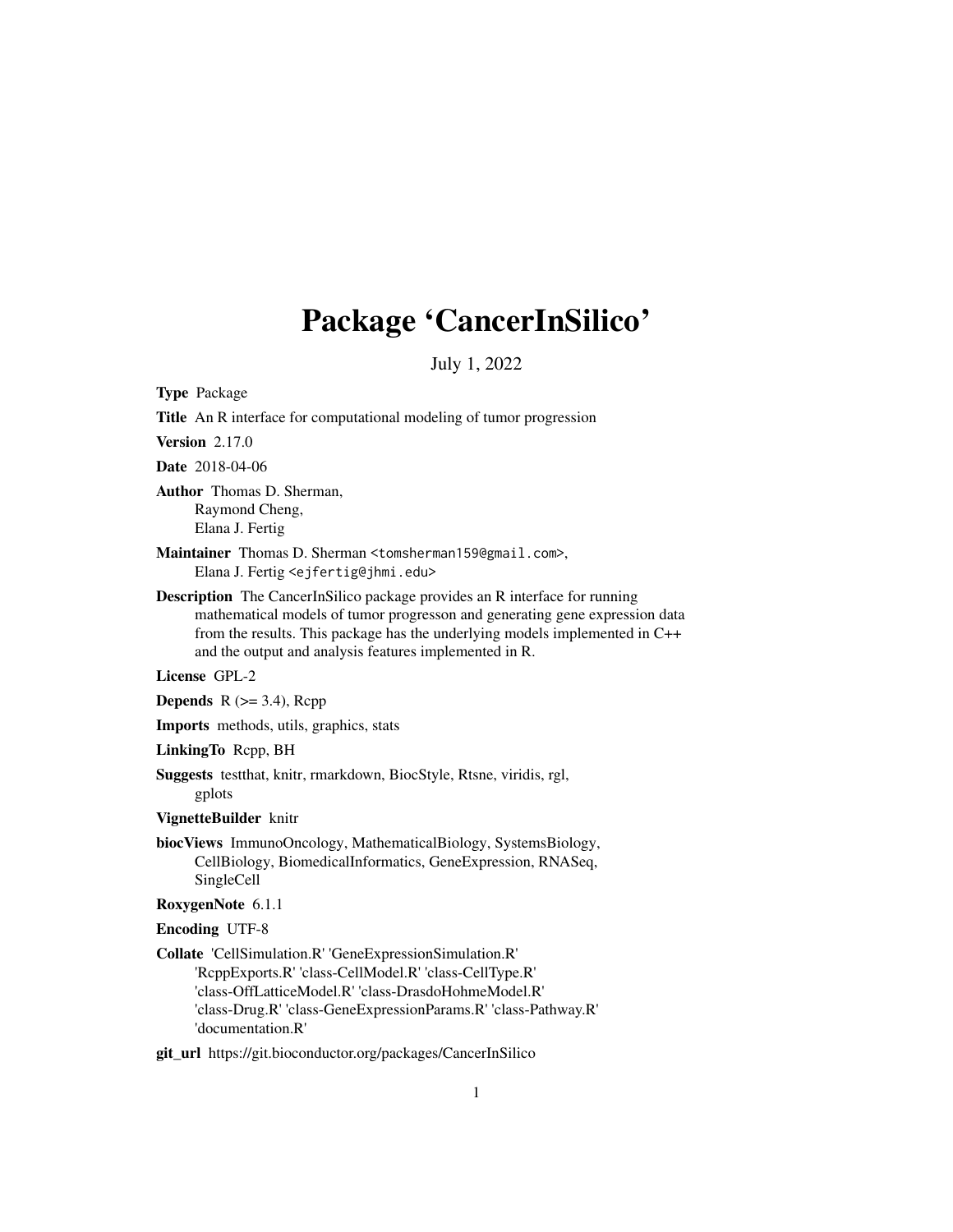git\_branch master git\_last\_commit 6f85f8a git\_last\_commit\_date 2022-04-26 Date/Publication 2022-07-01

# R topics documented:

| 3              |
|----------------|
| $\overline{3}$ |
| $\overline{4}$ |
| $\overline{4}$ |
| $\overline{5}$ |
| $\overline{5}$ |
| 6              |
| 6              |
| 6              |
| $\overline{7}$ |
| 8              |
| 8              |
| 9              |
| 10             |
| 10             |
| 11             |
| 12             |
| 12             |
| 13             |
| 14             |
| 14             |
| 15             |
| 16             |
| 17             |
| 17             |
| 18             |
| 19             |
| 19             |
| 20             |
| 20             |
| 20             |
| 21             |
| 21             |
| 21             |
| 21             |
| 22             |
| 23             |
| 23             |
|                |
| 24             |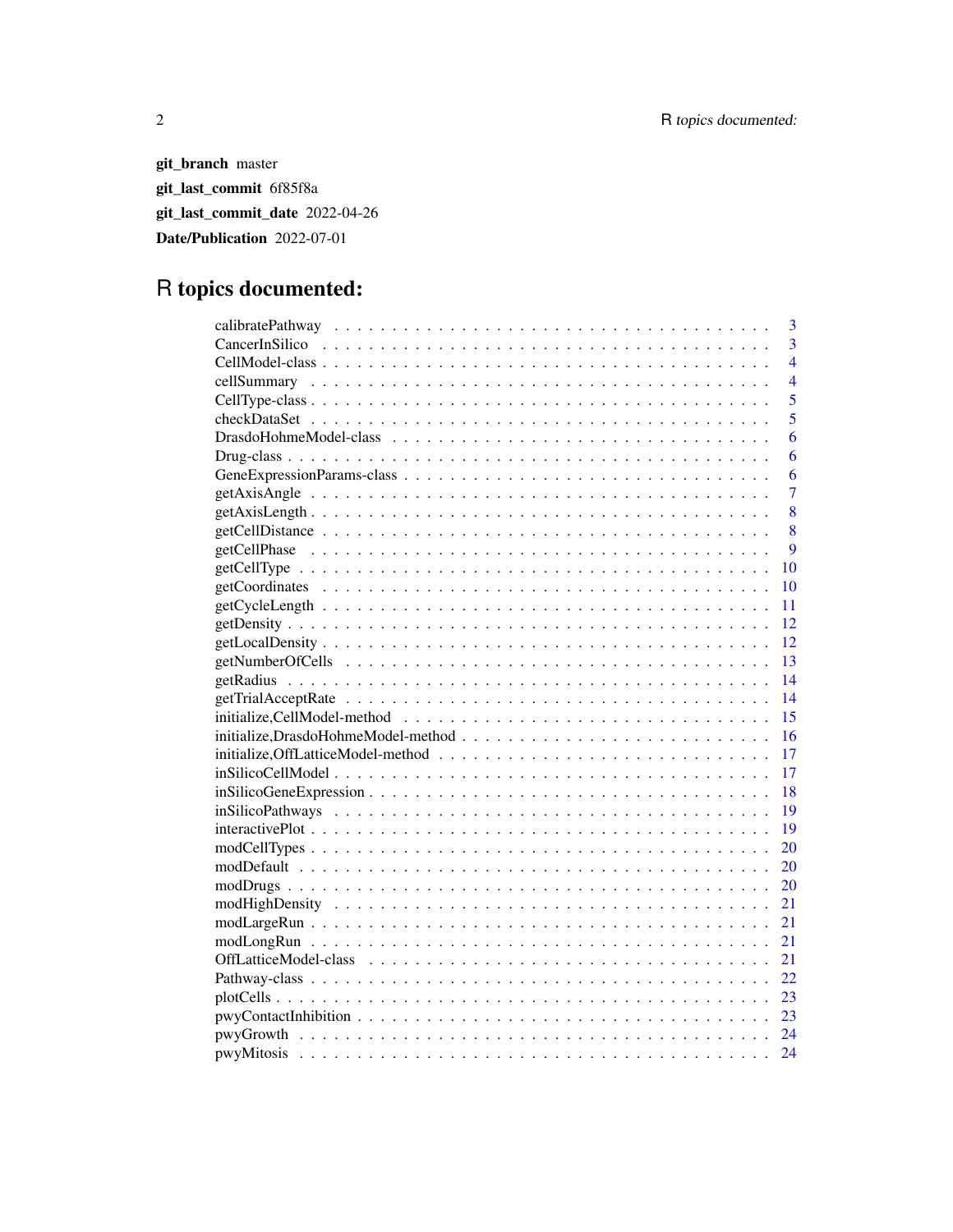### <span id="page-2-0"></span>CancerInSilico 3

| Index |  |  |  |  |  |  |  |  |  |  |  |  |  |  |  |  |
|-------|--|--|--|--|--|--|--|--|--|--|--|--|--|--|--|--|
|       |  |  |  |  |  |  |  |  |  |  |  |  |  |  |  |  |

calibratePathway *calibrate pathway with data*

### Description

sets the min and max values for each gene in a pathway based on a data set

### Usage

calibratePathway(pathway, dataSet)

### Arguments

| pathway | a 'Pathway' object |
|---------|--------------------|
| dataSet | reference data set |

### Value

pathway with min/max values for expression based on data set

CancerInSilico *CancerInSilico*

### Description

| CancerInSilico |
|----------------|
| Package        |
| 1.99.0         |
| 2017-06-24     |
| <b>LGPL</b>    |
|                |

### Author(s)

Maintainer: Elana J. Fertig <ejfertig@jhmi.edu>, Thomas D. Sherman <tsherma4@jhu.edu>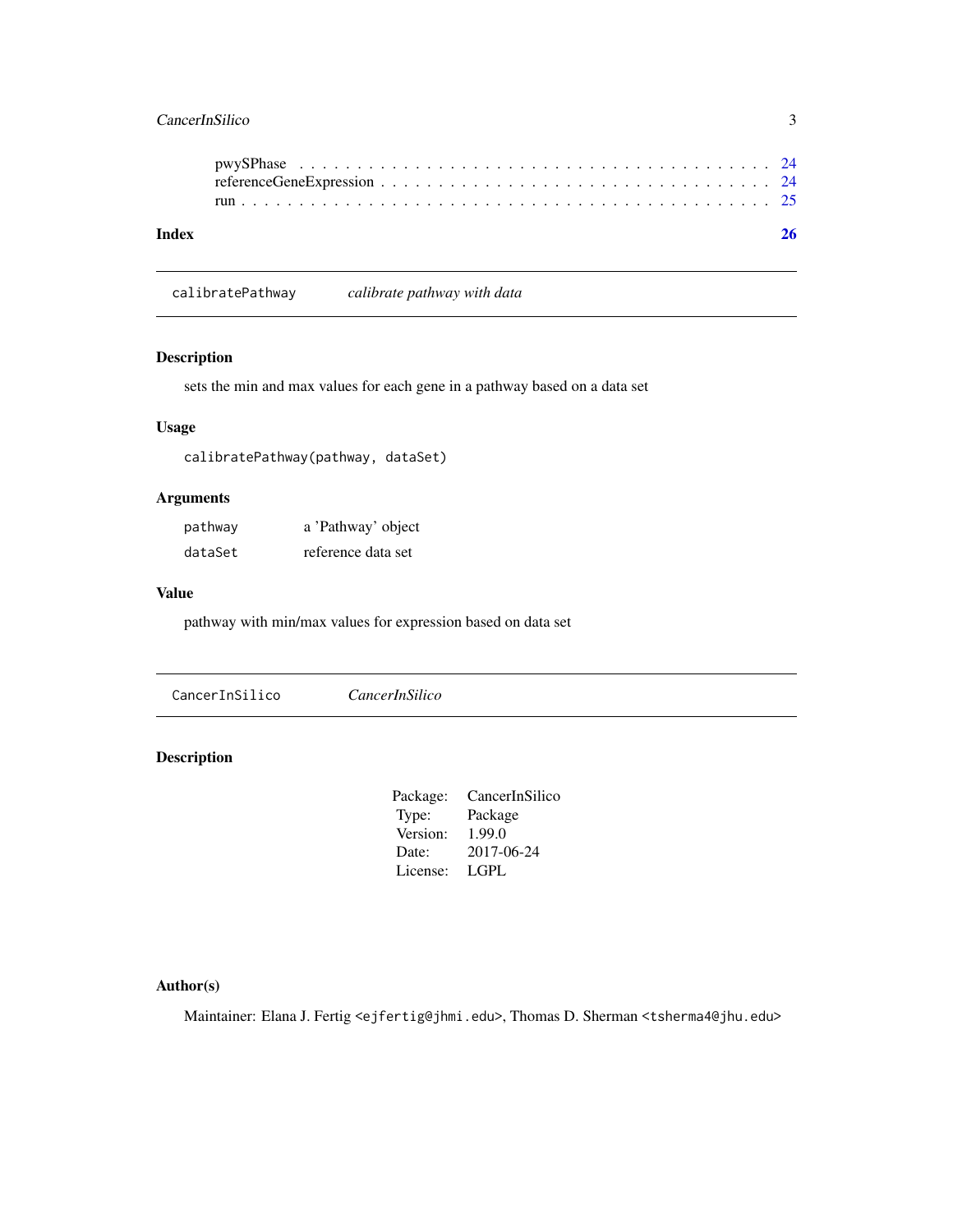<span id="page-3-0"></span>The top-level CellModel class. All other cell model classes inherit from this in some way

#### **Slots**

- cells A list object that describes the state of the cells at each time. The state representation depends on the type of model run, and is accessed by the function designed for each model type.
- initialNum number of cells at time 0

runTime number of model hours to run the simulation

density initial density of cells

boundary keep cells within circular boundary

syncCycles start all cells in the beginning of interphase

randSeed random seed used for both R and C++ functions

outputIncrement how often simulation info is displayed

recordIncrement how often cell info is recorded (controls size of resulting CellModel object

timeIncrement controls how fine the model timestep is

cellTypes list of CellType objects used in the model

cellTypeInitFreq initial frequency of cell types among cells

drugs list of Drug objects used in the model

cellSummary *summary of cell model at a given time*

### Description

summary of cell model at a given time

#### Usage

cellSummary(model, time)

## S4 method for signature 'CellModel' cellSummary(model, time)

#### Arguments

| model | cell model object          |
|-------|----------------------------|
| time  | hour of the model to query |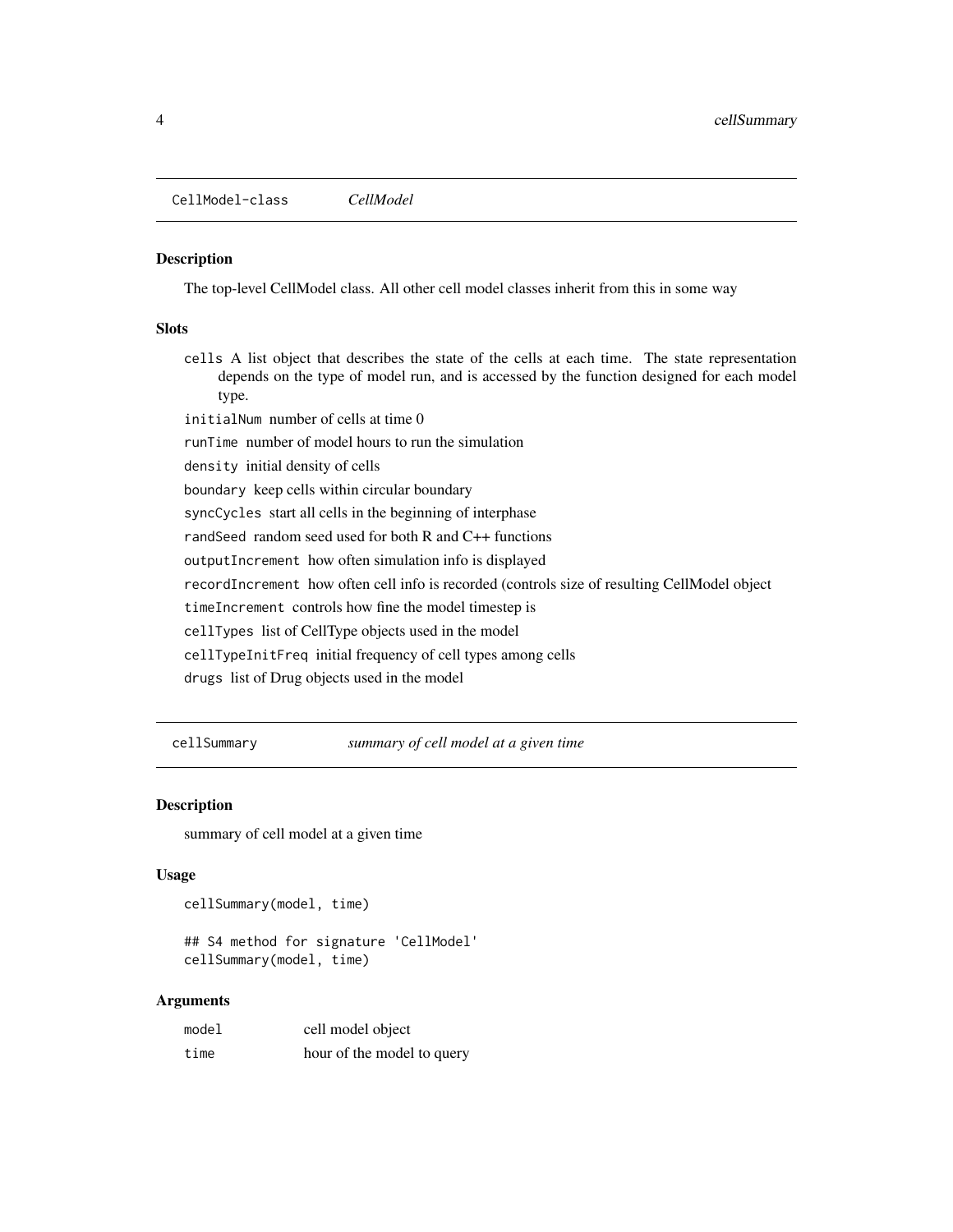### <span id="page-4-0"></span>CellType-class 5

### Value

string containing summary of model

#### Examples

data(SampleModels) cellSummary(modDefault, modDefault@runTime)

CellType-class *CellType*

### Description

The properties of a cell type

#### Slots

name the name of the cell type

size the relative size (volume) of the cell

minCycle minimum possible cell cycle length

cycleLength function that returns sample from distribution of cycle lengths

checkDataSet *verify gene expression data set is valid for this package*

#### Description

checks a data set before it is used to calibrate the pathway values for min/max expression

#### Usage

```
checkDataSet(dataSet, genes)
```
### Arguments

| dataSet | matrix of gene expression data where row names are genes |
|---------|----------------------------------------------------------|
| genes   | names of all genes being simulated                       |

#### Value

no value is return, but errors/warnings are thrown related to potential problems in the data set

### Examples

data(referenceGeneExpression)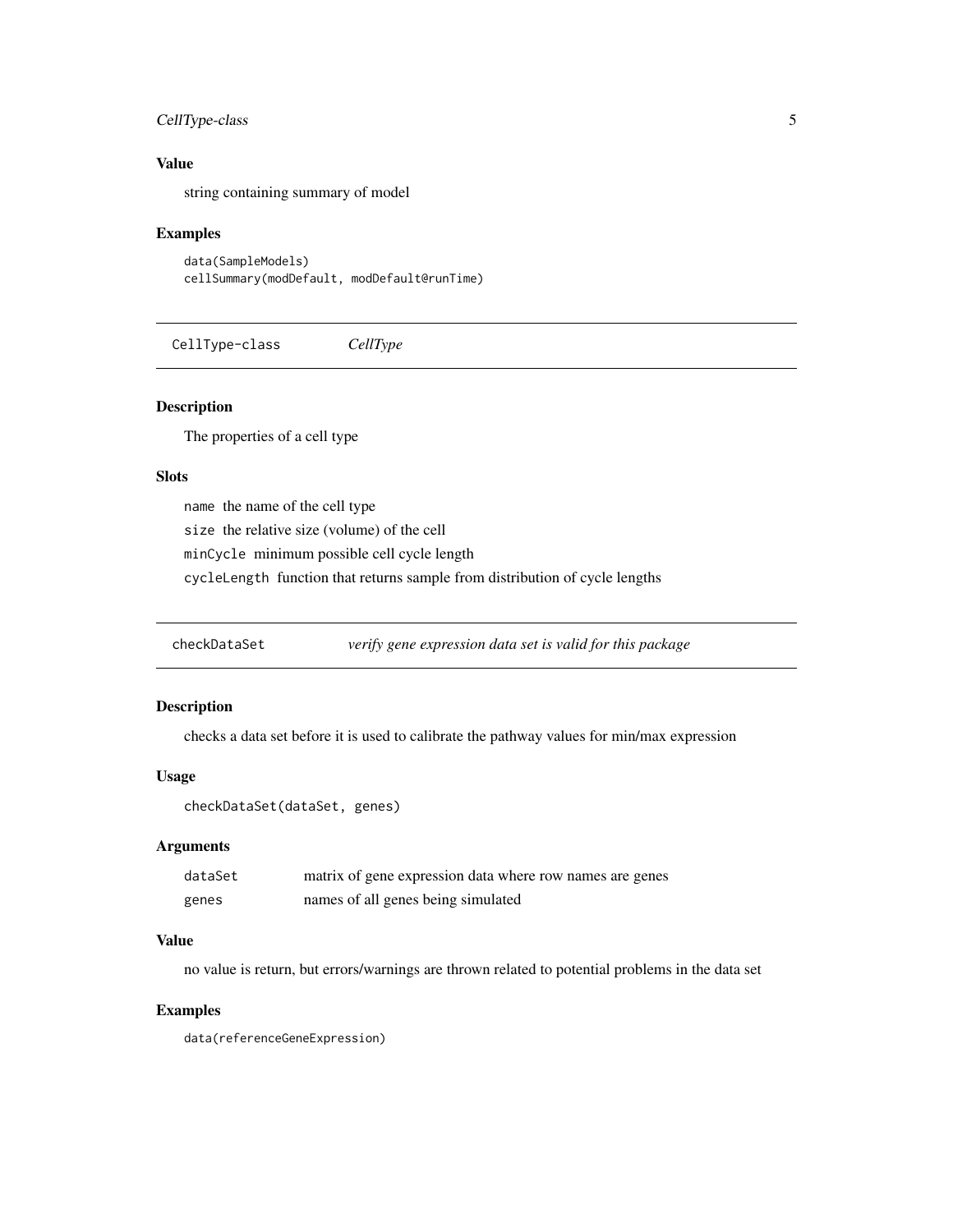<span id="page-5-0"></span>DrasdoHohmeModel-class

*DrasdoHohmeModel*

### Description

Implementation of an off-latice cell-based model based on the work in Drasdo, Hohme (2003)

### Slots

nG number of monte carlo steps between each growth trial epsilon constant that controls the probability trails are accepted delta controls distance over which short range interactions occur

Drug-class *Drug*

### Description

describes the properties of a drug

#### Slots

name name of drug

timeAdded the time at which this drug is added to the simulation

cycleLengthEffect effect this drug has on cell cycle length

GeneExpressionParams-class

*GeneExpressionParams*

#### Description

Parameters for simulating gene expression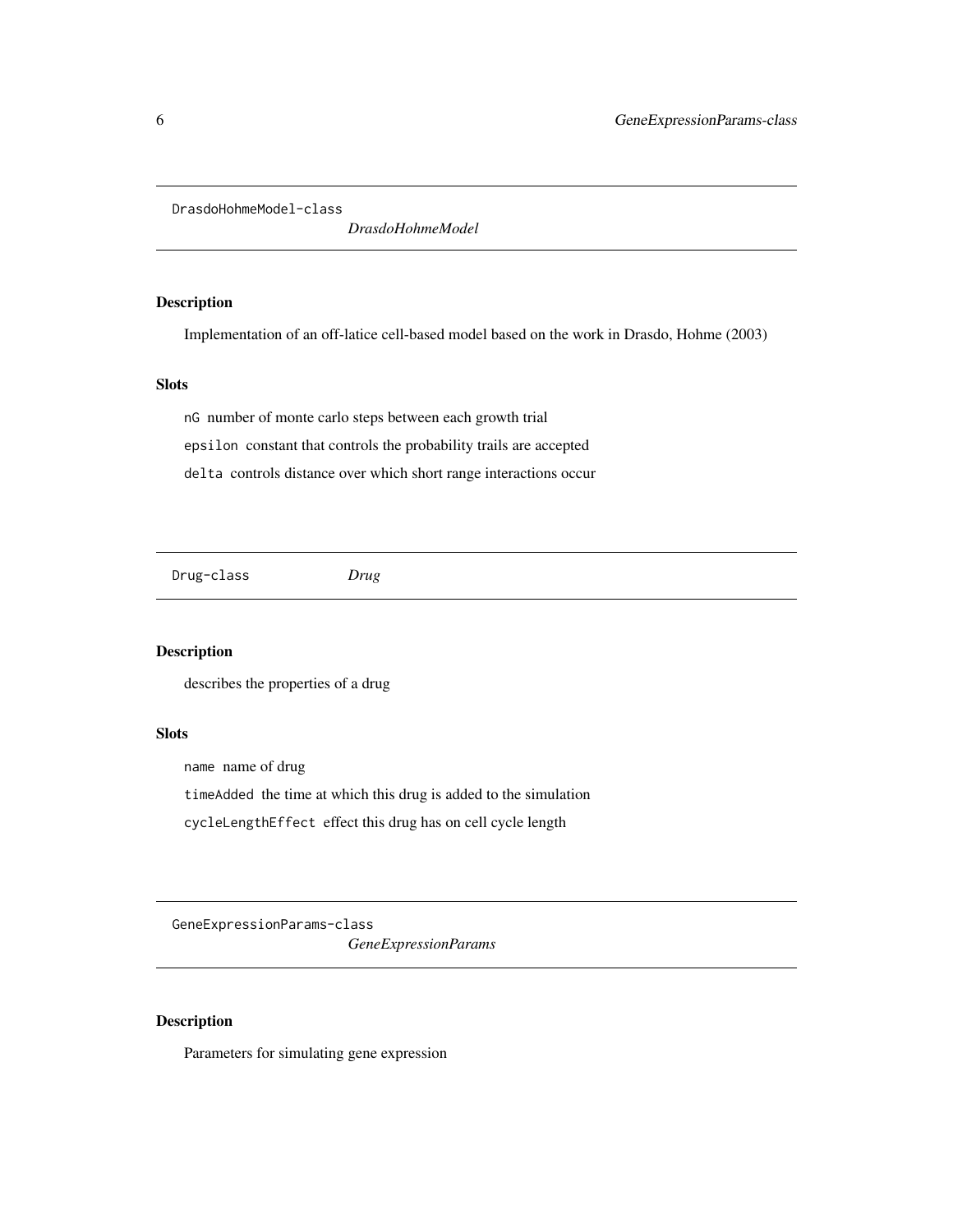### <span id="page-6-0"></span>getAxisAngle 7

#### Slots

sampleFreq how often to generate data RNAseq generate RNA-seq data singleCell generate single cell data nCells number of cells to sample at each time point nDummyGenes number of dummy genes dummyDist function to determine expression of dummy genes combineFUN function used to combine gene expression data randSeed random seed perError error for normal error model bcvCommon error for voom error model bcvDF degrees of freedom for voom error model dropoutPresent whether to simulate dropout in single cell data dropoutMid parameter for dropout distribution dropoutShape parameter for dropout distribution

getAxisAngle *get cell axis angle at a given time*

### Description

get cell axis angle at a given time

#### Usage

```
getAxisAngle(model, time, cell)
```
## S4 method for signature 'OffLatticeModel' getAxisAngle(model, time, cell)

#### **Arguments**

| model | cell model object          |
|-------|----------------------------|
| time  | hour of the model to query |
| cell  | id of cell to query        |

### Value

axis angle

### Examples

```
data(SampleModels)
getAxisAngle(modDefault, modDefault@runTime, 1)
```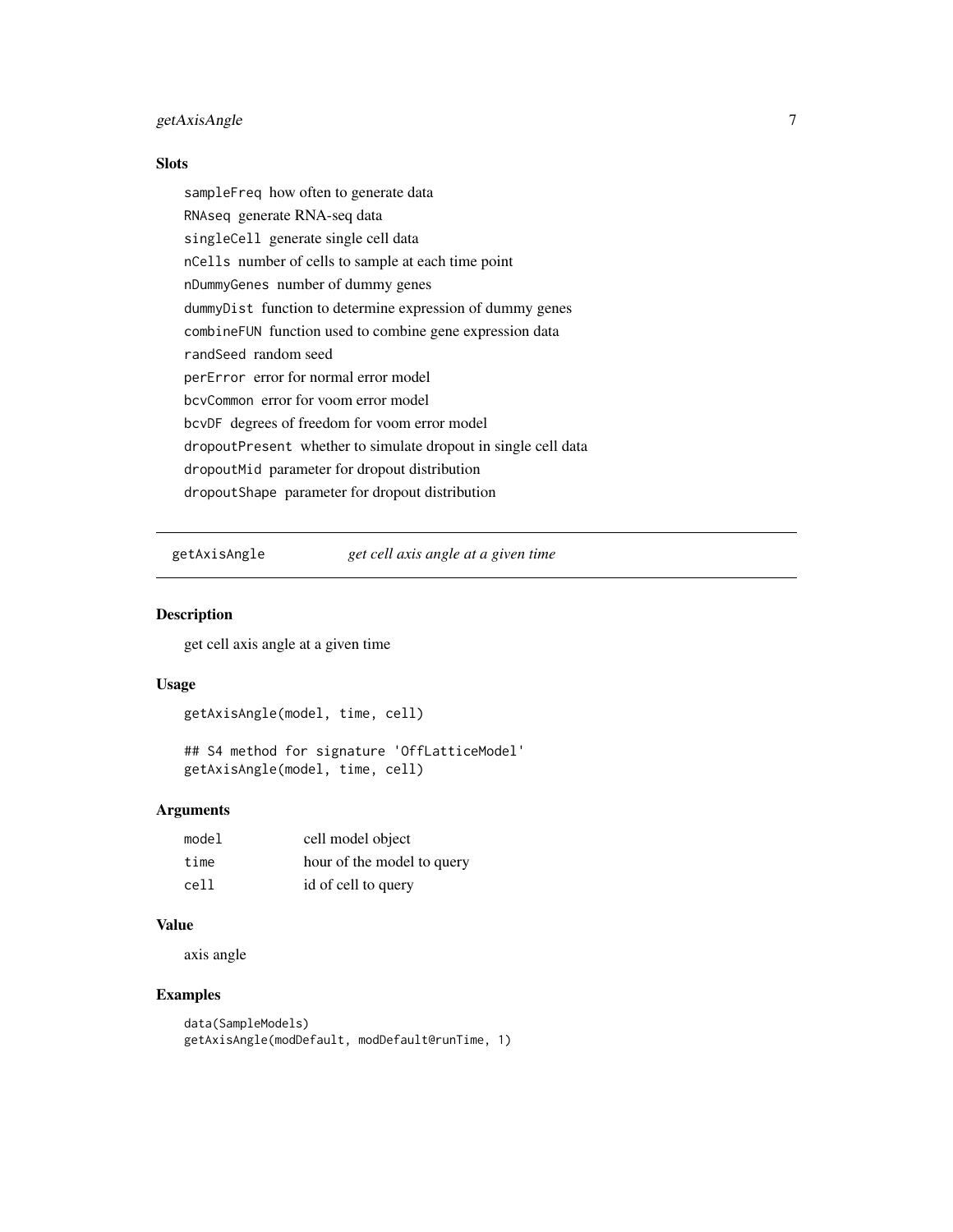<span id="page-7-0"></span>

get cell axis length at a given time

#### Usage

```
getAxisLength(model, time, cell)
```
## S4 method for signature 'OffLatticeModel' getAxisLength(model, time, cell)

#### Arguments

| model | cell model object          |
|-------|----------------------------|
| time  | hour of the model to query |
| cell  | id of cell to query        |

#### Value

axis length

#### Examples

```
data(SampleModels)
getAxisLength(modDefault, modDefault@runTime, 1)
```
getCellDistance *get distance between two cells*

### Description

get distance between two cells

### Usage

```
getCellDistance(model, time, cellA, cellB)
## S4 method for signature 'OffLatticeModel'
```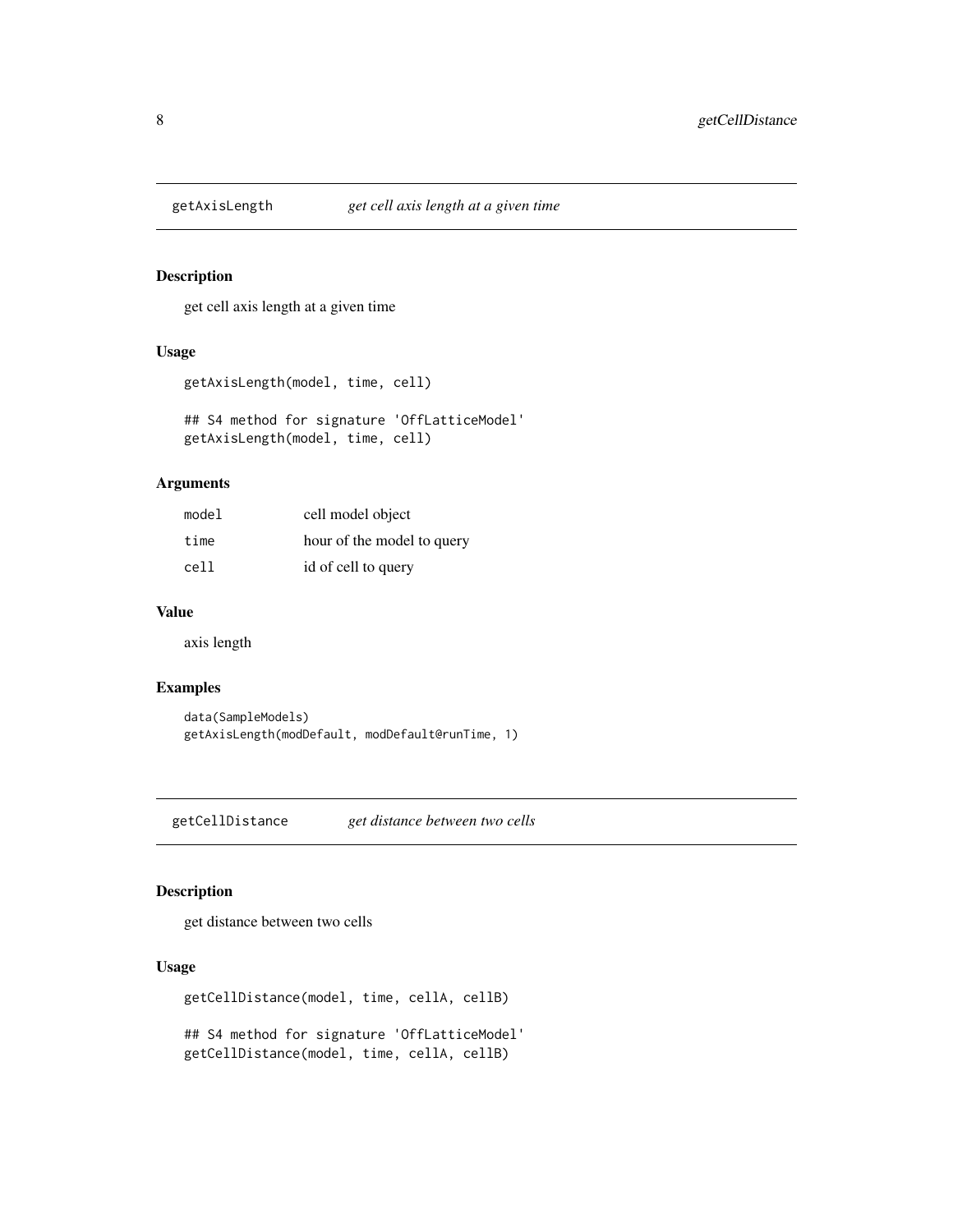### <span id="page-8-0"></span>getCellPhase 9

### Arguments

| model | cell model object          |
|-------|----------------------------|
| time  | hour of the model to query |
| cellA | id of cell to query        |
| cellB | id of cell to query        |

### Value

distance between cellA and cellB

#### Examples

```
data(SampleModels)
getCellDistance(modDefault, modDefault@runTime, 1, 2)
```
getCellPhase *get phase of a cell at a given time*

### Description

get phase of a cell at a given time

### Usage

getCellPhase(model, time, cell)

## S4 method for signature 'OffLatticeModel' getCellPhase(model, time, cell)

#### Arguments

| model | cell model object          |
|-------|----------------------------|
| time  | hour of the model to query |
| cell  | id of cell to query        |

### Value

cell phase

### Examples

```
data(SampleModels)
getCellPhase(modDefault, modDefault@runTime, 1)
```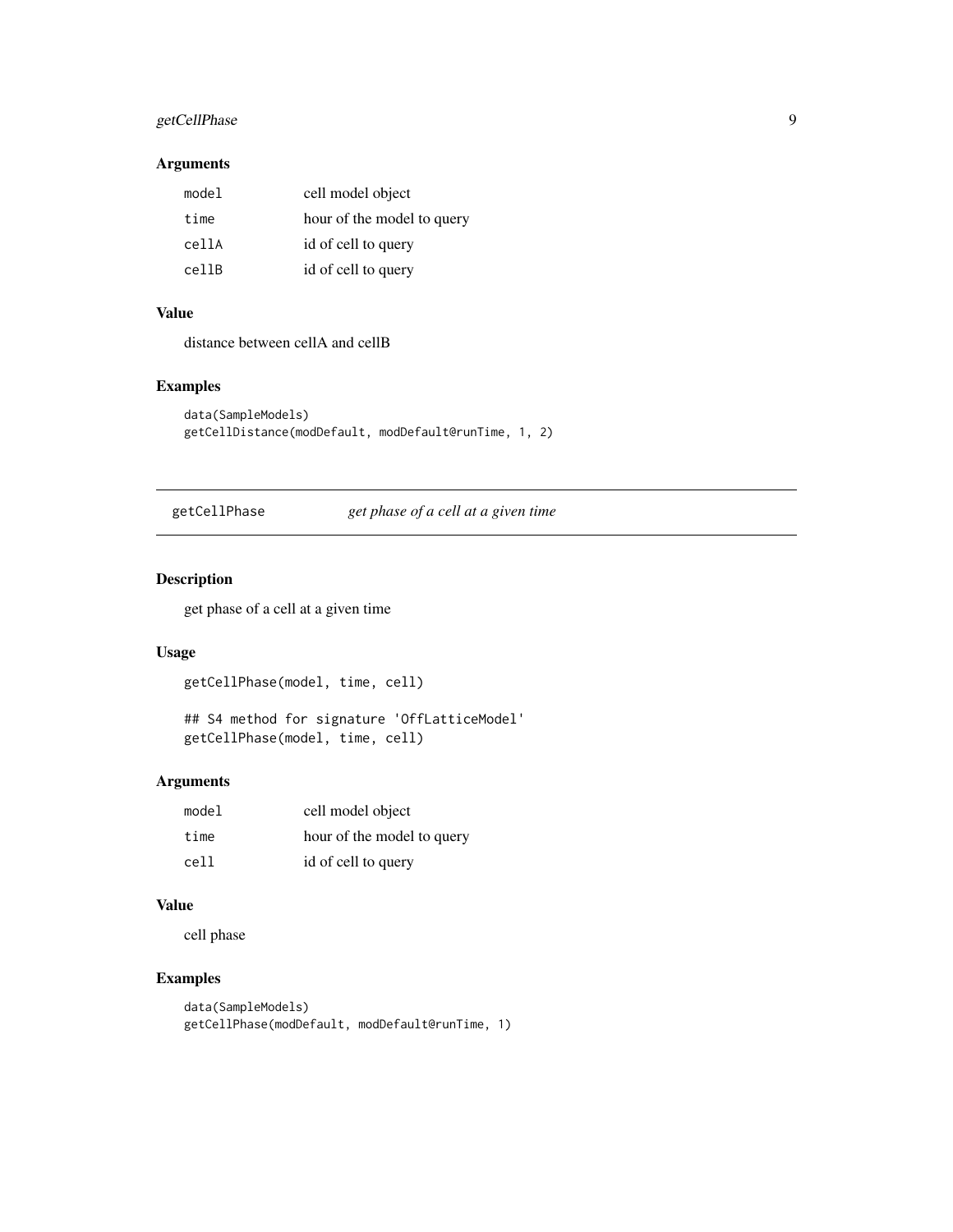<span id="page-9-0"></span>

get type of a cell at a given time

### Usage

getCellType(model, time, cell)

## S4 method for signature 'OffLatticeModel' getCellType(model, time, cell)

#### Arguments

| model | cell model object          |
|-------|----------------------------|
| time  | hour of the model to query |
| cell  | id of cell to query        |

#### Value

cell type

### Examples

```
data(SampleModels)
getCellType(modDefault, modDefault@runTime, 1)
```
getCoordinates *get coordinates of a cell at a given time*

### Description

get coordinates of a cell at a given time

### Usage

```
getCoordinates(model, time, cell)
```
## S4 method for signature 'OffLatticeModel' getCoordinates(model, time, cell)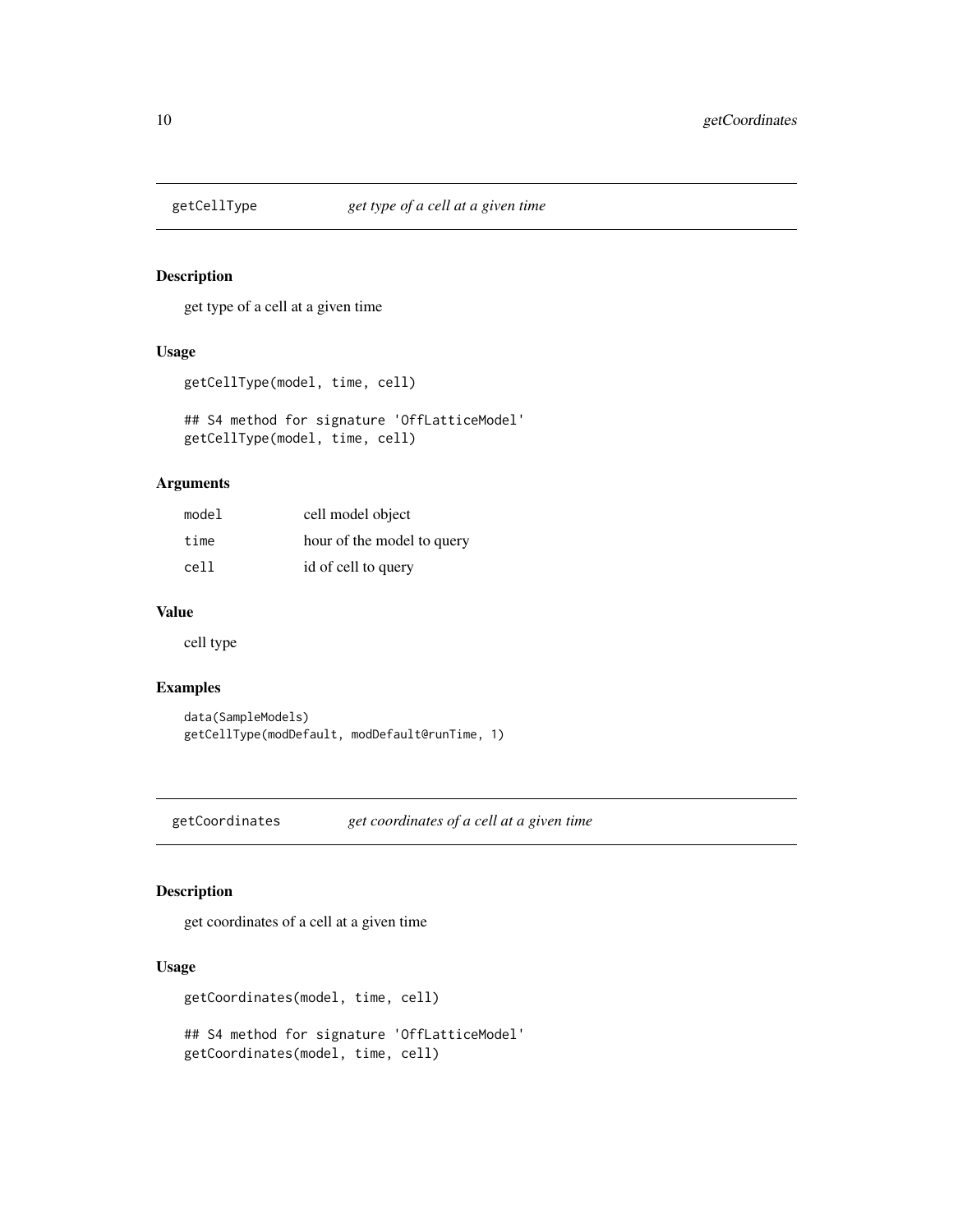### <span id="page-10-0"></span>getCycleLength 11

### Arguments

| model | cell model object          |
|-------|----------------------------|
| time  | hour of the model to query |
| cell  | id of cell to query        |

### Value

pair of (x,y) coordinates

### Examples

```
data(SampleModels)
getCoordinates(modDefault, modDefault@runTime, 1)
```
getCycleLength *get cycle length of a cell at a given time*

### Description

get cycle length of a cell at a given time

### Usage

```
getCycleLength(model, time, cell)
```

```
## S4 method for signature 'OffLatticeModel'
getCycleLength(model, time, cell)
```
#### Arguments

| model | cell model object          |
|-------|----------------------------|
| time  | hour of the model to query |
| cell  | id of cell to query        |

### Value

cycle length in hours

### Examples

```
data(SampleModels)
getCycleLength(modDefault, modDefault@runTime, 1)
```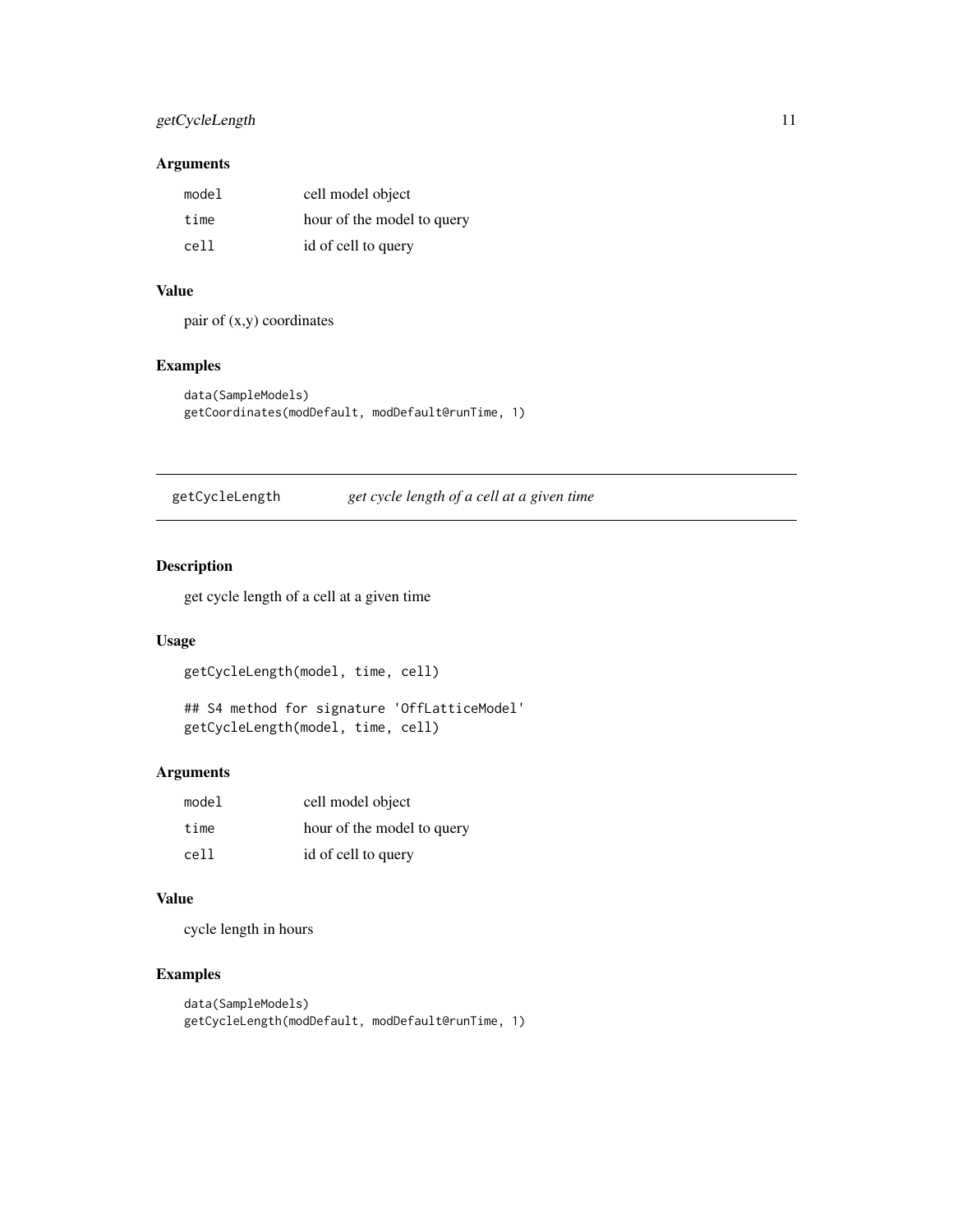<span id="page-11-0"></span>

get density of the cell population at a given time

#### Usage

```
getDensity(model, time)
```
## S4 method for signature 'OffLatticeModel' getDensity(model, time)

#### Arguments

| model | cell model object          |
|-------|----------------------------|
| time  | hour of the model to query |

#### Value

density

### Examples

data(SampleModels) getDensity(modDefault, modDefault@runTime)

getLocalDensity *get neighborhood density around a cell at a given time*

### Description

get neighborhood density around a cell at a given time

#### Usage

```
getLocalDensity(model, time, cell, radius)
## S4 method for signature 'OffLatticeModel'
getLocalDensity(model, time, cell, radius)
```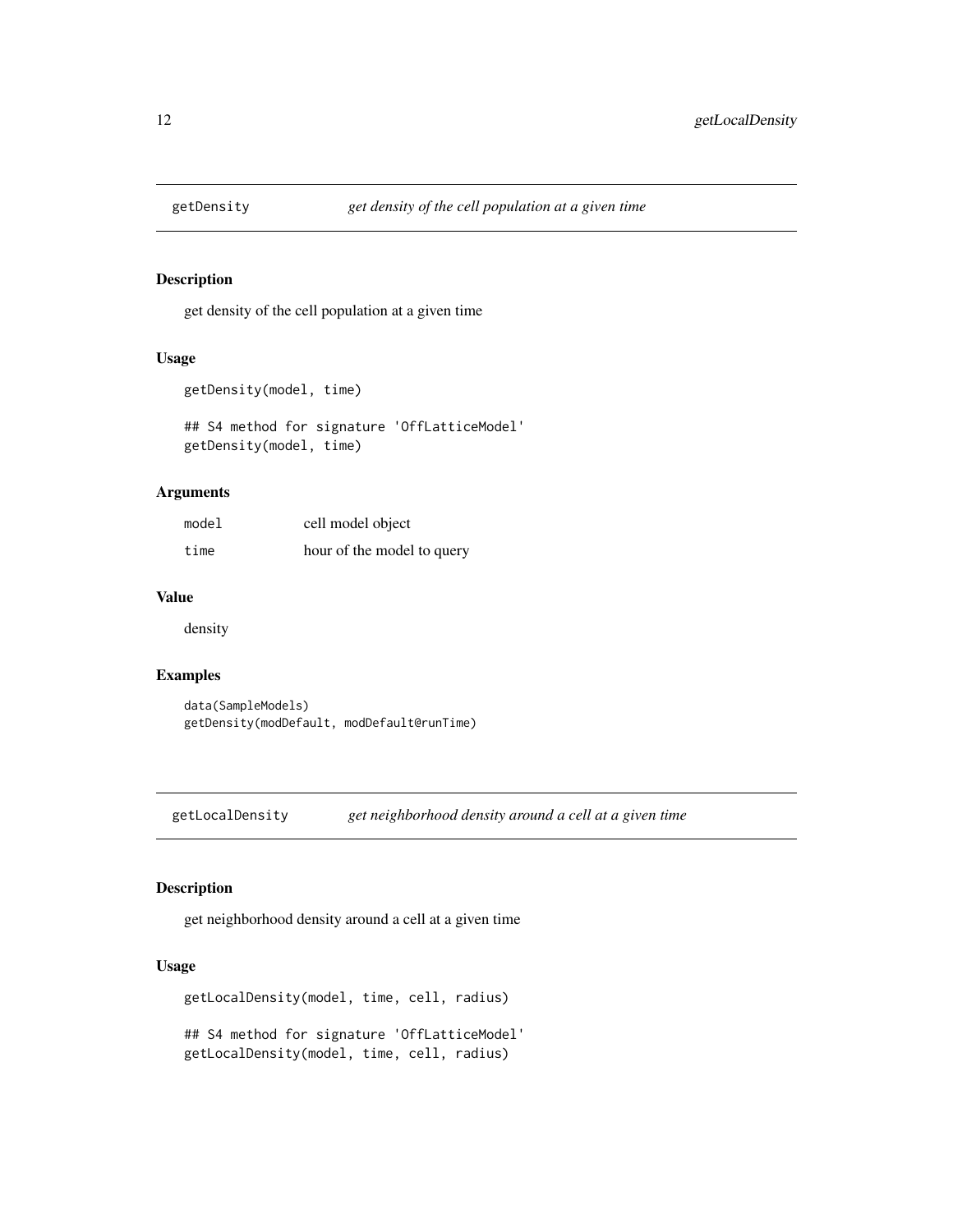### <span id="page-12-0"></span>getNumberOfCells 13

#### Arguments

| model  | cell model object                        |
|--------|------------------------------------------|
| time   | hour of the model to query               |
| cell   | id of cell to query                      |
| radius | distance to search for neighboring cells |

#### Value

density

### Examples

```
data(SampleModels)
getLocalDensity(modDefault, modDefault@runTime, 1, 3.3)
```
getNumberOfCells *get number of cells in the model at a given time*

#### Description

get number of cells in the model at a given time

### Usage

```
getNumberOfCells(model, time)
```

```
## S4 method for signature 'OffLatticeModel'
getNumberOfCells(model, time)
```
### Arguments

| model | cell model object          |
|-------|----------------------------|
| time  | hour of the model to query |

#### Value

number of cells

### Examples

```
data(SampleModels)
getNumberOfCells(modDefault, modDefault@runTime)
```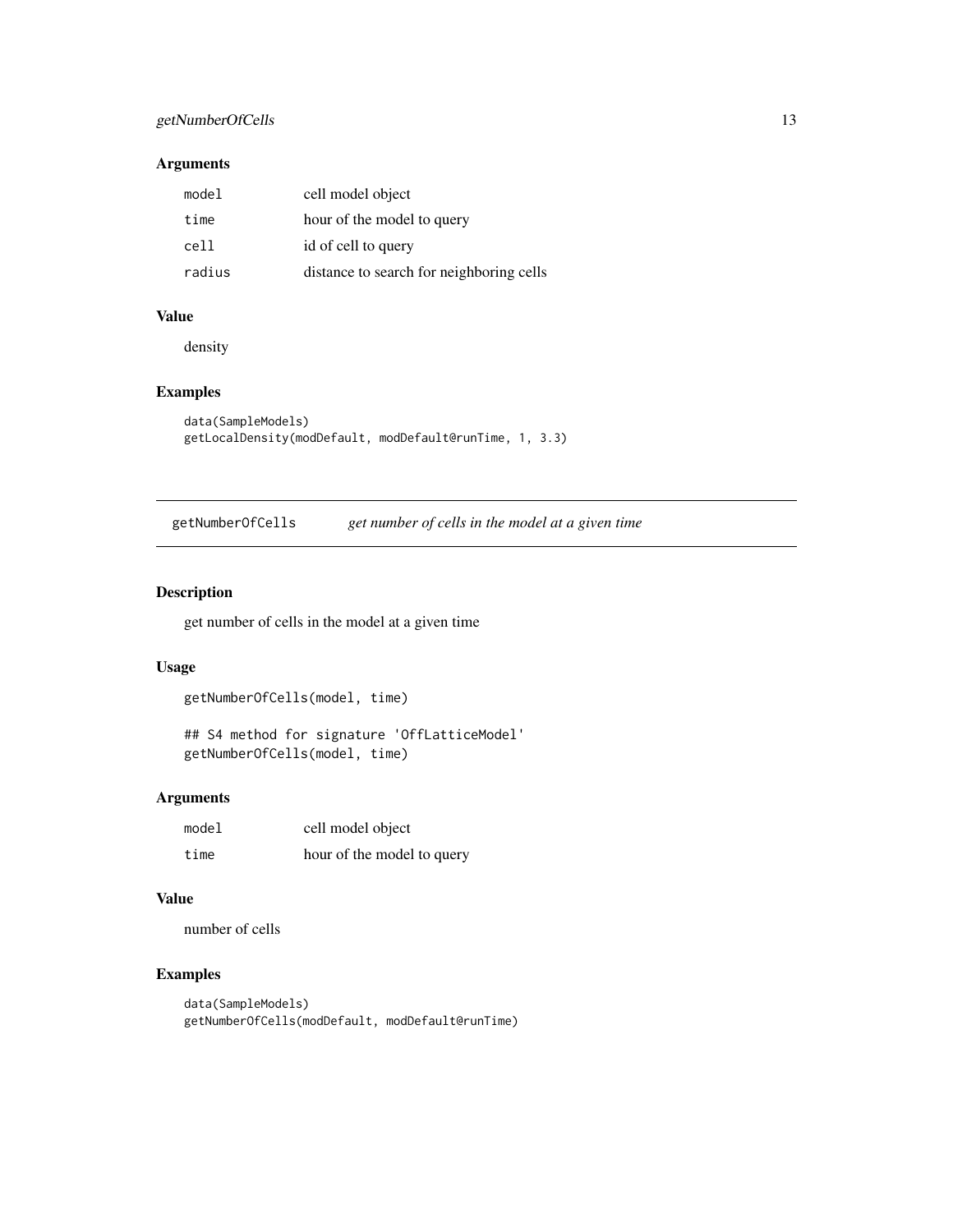<span id="page-13-0"></span>

get cell radius at a given time

### Usage

```
getRadius(model, time, cell)
```
## S4 method for signature 'OffLatticeModel' getRadius(model, time, cell)

#### Arguments

| model | cell model object          |
|-------|----------------------------|
| time  | hour of the model to query |
| cell  | id of cell to query        |

#### Value

radius of cell

### Examples

```
data(SampleModels)
getRadius(modDefault, modDefault@runTime, 1)
```
getTrialAcceptRate *get rate of growth acceptance of a given cell at a given time*

#### Description

get rate of growth acceptance of a given cell at a given time

### Usage

```
getTrialAcceptRate(model, time, cell)
## S4 method for signature 'OffLatticeModel'
getTrialAcceptRate(model, time, cell)
```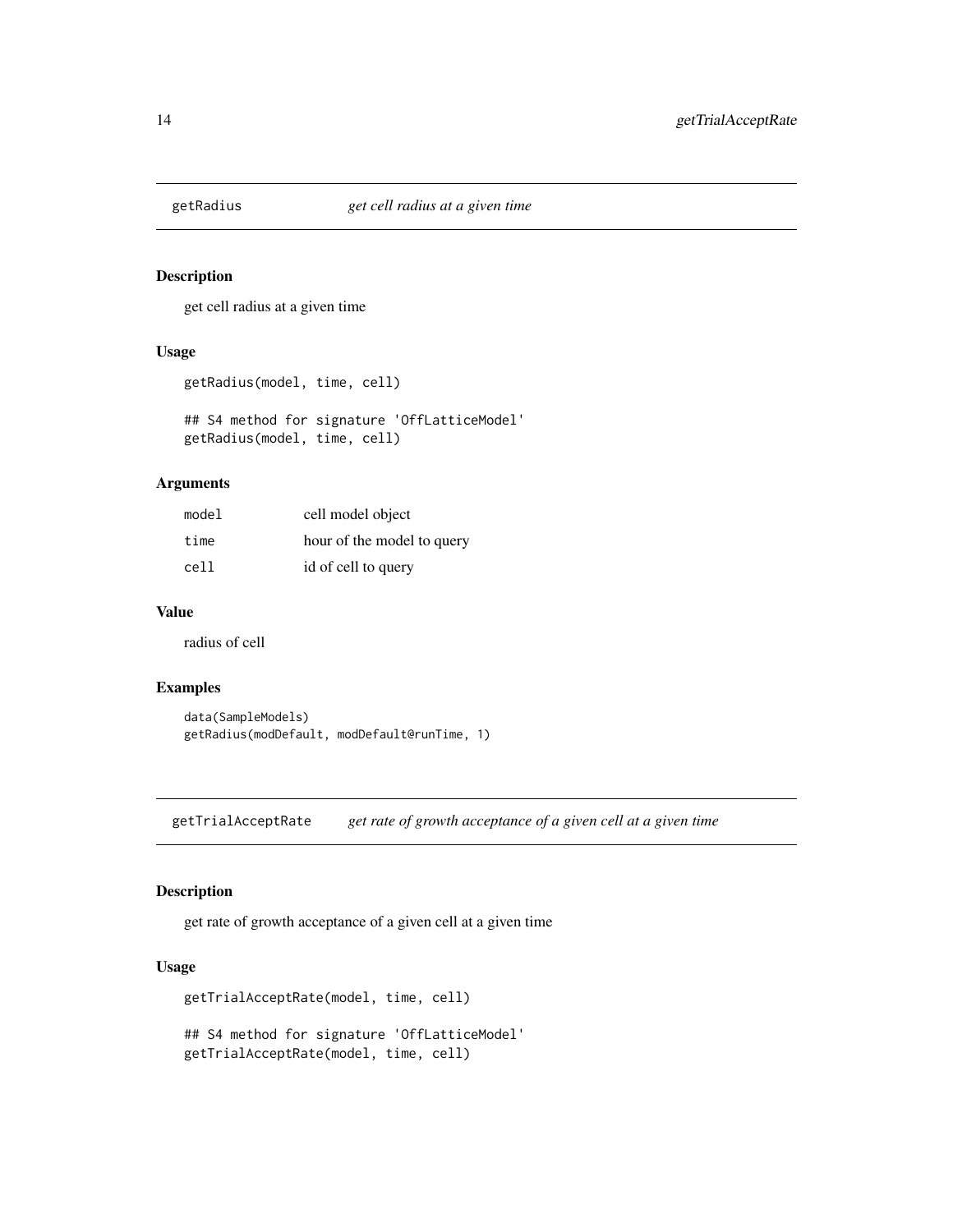### <span id="page-14-0"></span>Arguments

| model | cell model object          |
|-------|----------------------------|
| time  | hour of the model to query |
| cell  | id of cell to query        |

### Value

acceptance rate

### Examples

```
data(SampleModels)
getTrialAcceptRate(modDefault, modDefault@runTime, 1)
```
initialize,CellModel-method

*Constructor for CellModel*

#### Description

Constructor for CellModel

#### Usage

```
## S4 method for signature 'CellModel'
initialize(.Object, initialNum, runTime, density,
 boundary = 1, syncCycles = FALSE, randSeed = 0,
 outputIncrement = 4, recordIncrement = 0.1, timeIncrement = 0.001,
 cellTypes = c(new("CellType", name = "DEFAULT")),
 cellTypeInitFreq = c(1), drugs = list(), ...)
```
### Arguments

| .Object                     | CellModel object                                         |
|-----------------------------|----------------------------------------------------------|
| initialNum                  | initial number of cells                                  |
| runTime                     | run time of the model in hours                           |
| density                     | initial density of the cell population                   |
| boundary                    | impose a physical boundary on the cells                  |
| syncCycles                  | synchronization all cells to the same point in the cycle |
| randSeed<br>outputIncrement | random seed                                              |
|                             | how often (model hours) to print simulation status       |
| recordIncrement             |                                                          |
|                             |                                                          |

how oftern (model hours) to record cell information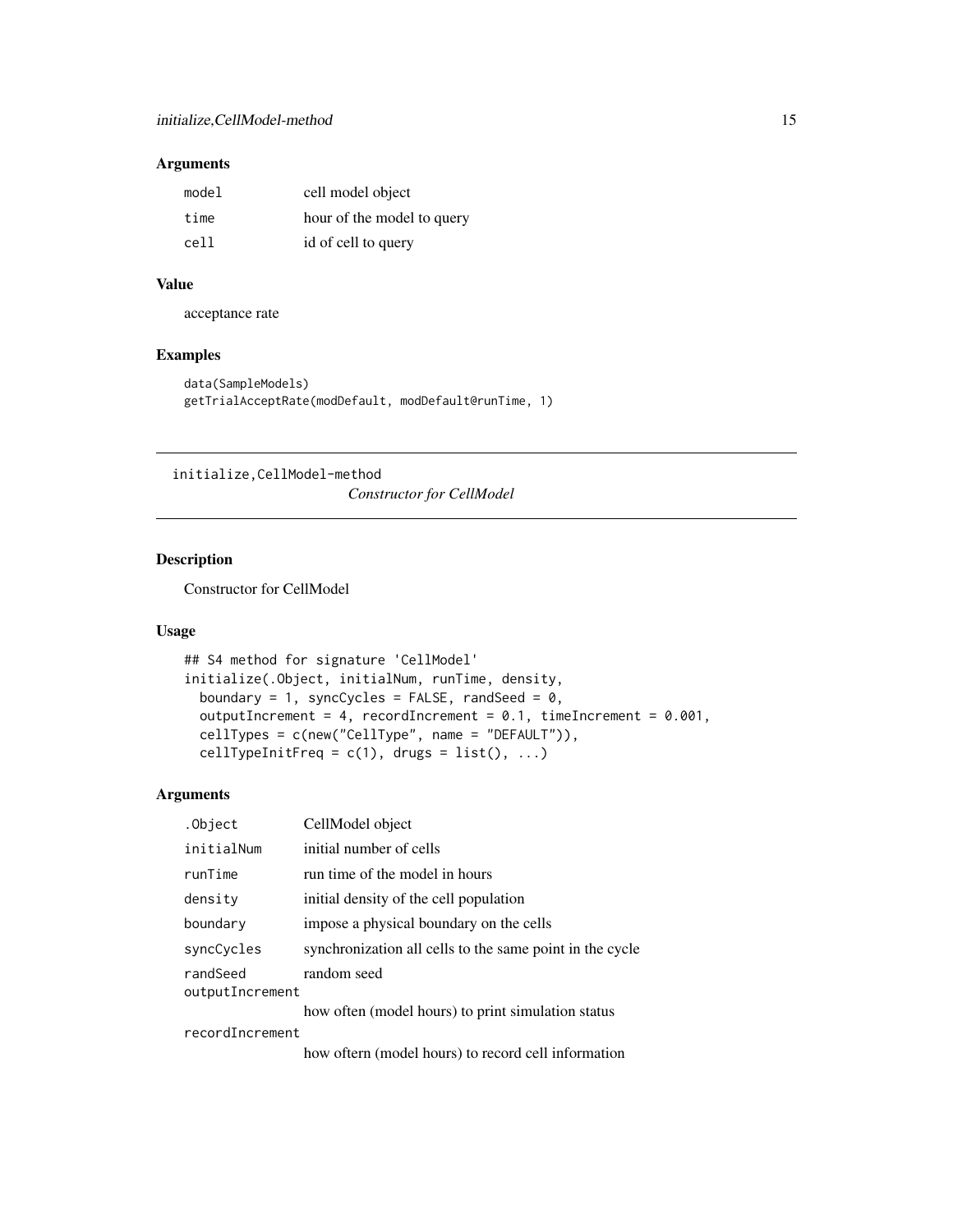<span id="page-15-0"></span>

| timeIncrement    | internal time step (model hours) used by the model |
|------------------|----------------------------------------------------|
| cellTypes        | list of CellType objects                           |
| cellTypeInitFreq |                                                    |
|                  | initial proportions of all cell types              |
| drugs            | list of Drug objects                               |
|                  | model specific parameters                          |

### Value

initialized cell model object

initialize,DrasdoHohmeModel-method *DrasdoHohmeModel Constructor*

### Description

DrasdoHohmeModel Constructor

### Usage

## S4 method for signature 'DrasdoHohmeModel' initialize(.Object, nG = 28, epsilon = 10, delta =  $0.2, ...$ 

### Arguments

| .Object | DrasdoHohmeModel object           |
|---------|-----------------------------------|
| nG      | number of trials per growth trial |
| epsilon | model parameter                   |
| delta   | small scale interaction distance  |
|         | extra parameters                  |

### Value

initialized cell model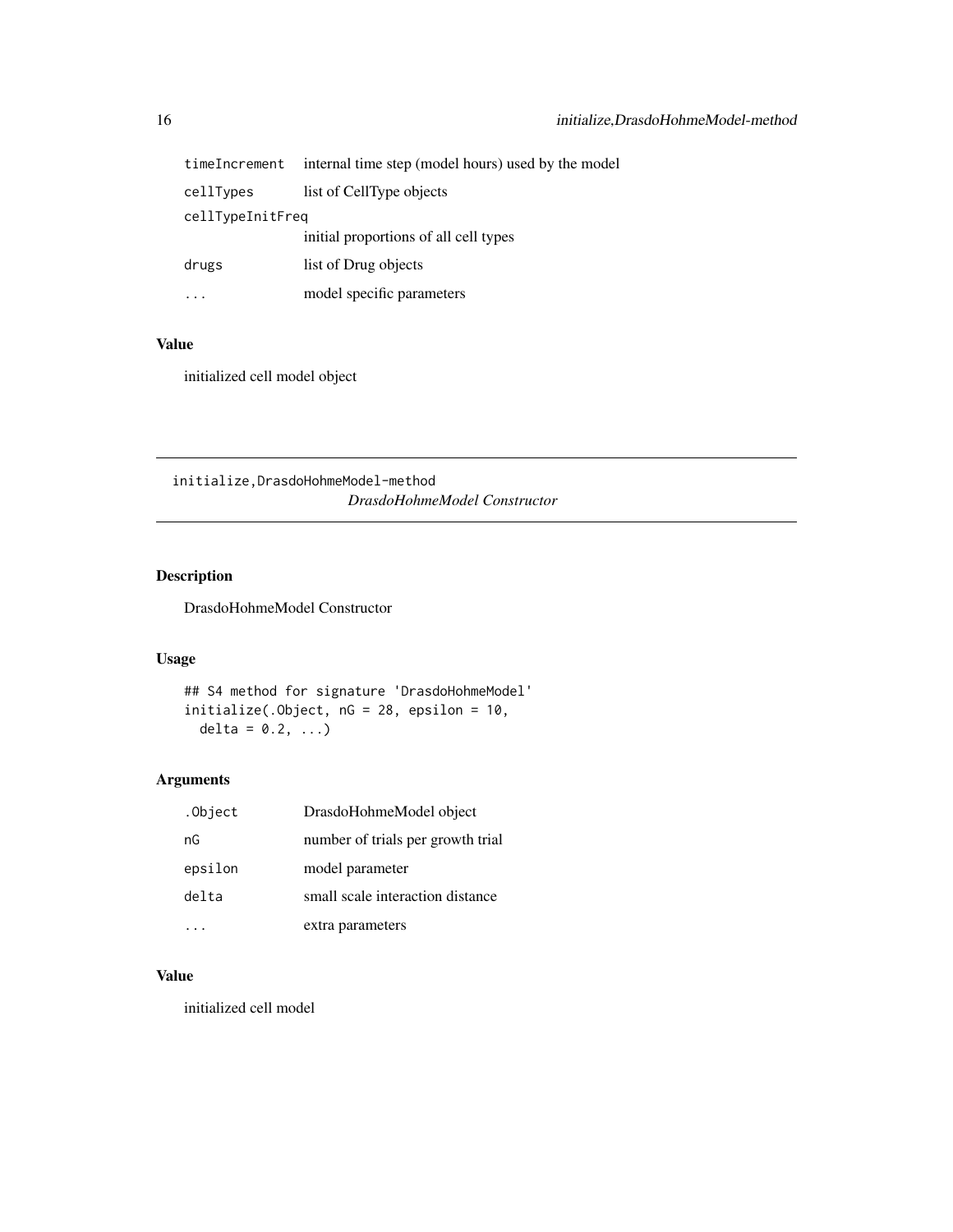<span id="page-16-0"></span>initialize,OffLatticeModel-method *Off-Lattice Model Constructor*

## Description

Off-Lattice Model Constructor

#### Usage

```
## S4 method for signature 'OffLatticeModel'
initialize(.Object, maxTranslation = 0.1,
 maxRotation = 0.3, ...
```
### Arguments

| .Object     | OffLatticeModel object                  |
|-------------|-----------------------------------------|
|             | maxTranslation maximum movement of cell |
| maxRotation | maximim rotation of mitosis cell        |
|             | model specific parameters               |

### Value

initialized cell model

inSilicoCellModel *Simulates Cell Model*

### Description

Simulates Cell Model

#### Usage

```
inSilicoCellModel(initialNum, runTime, density,
 modelType = "DrasdoHohme", ...)
```
### Arguments

| initialNum | how many cells initially                                   |
|------------|------------------------------------------------------------|
| runTime    | how long the simulation runs in real cellular time (hours) |
| density    | initial density of cell population                         |
| modelType  | the name of the cell-based model to use                    |
|            | model specific parameters (depends on modelType)           |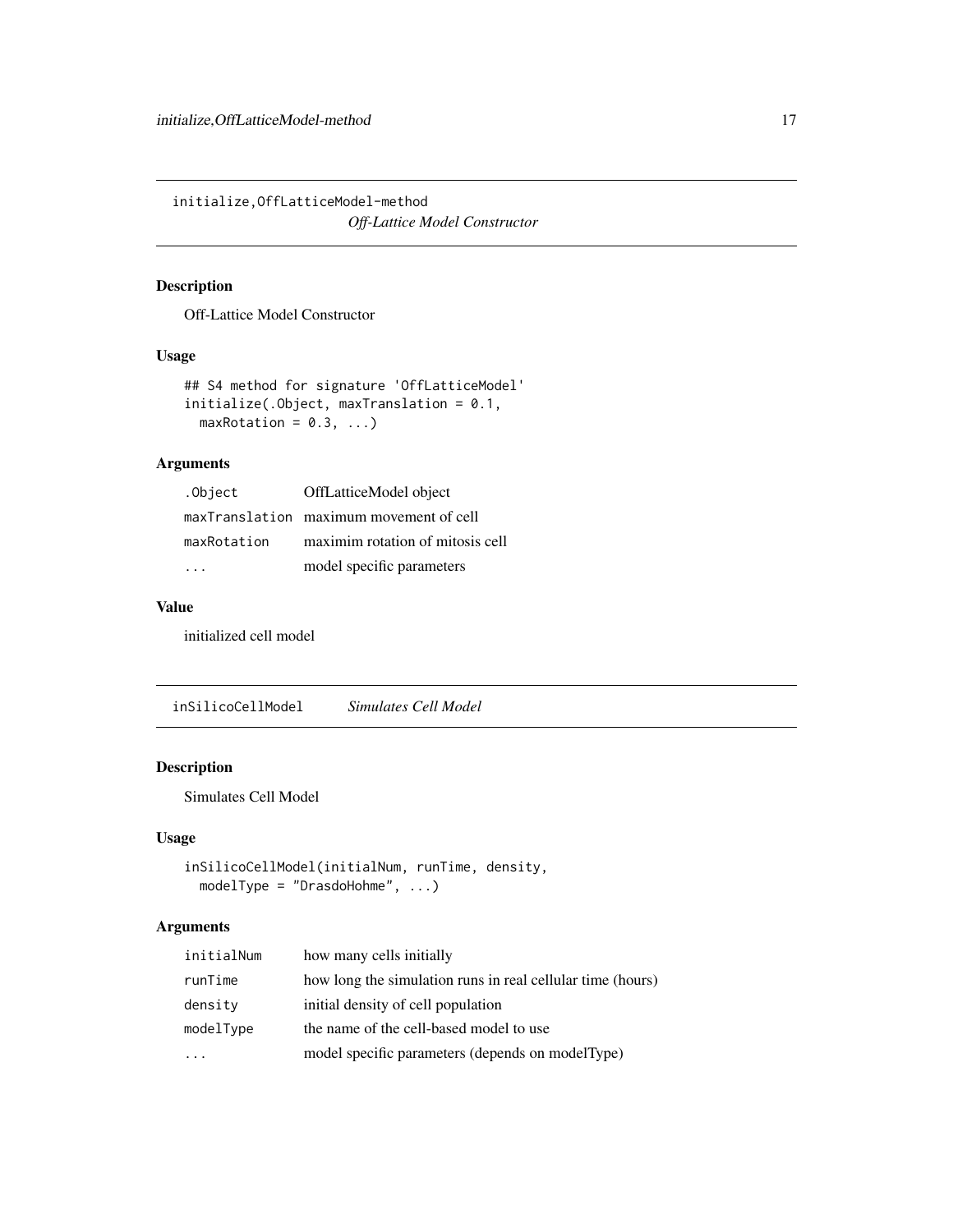### <span id="page-17-0"></span>Details

This function provides a centralized R interface to run c++ code for cell-based models implemented in this package. Standard parameters, as well as model-specific parameters, are passed in to this function along with a model name. This function then runs the model and returns a CellModel object containing all of the information from the model. This object can then be accessed with various functions designed to interact with the class. To see a list of available functions, there is a show() command implemented for CellModel objects.

### Value

A CellModel containing all info from the model run

#### Examples

```
inSilicoCellModel(initialNum=1, runTime=8, density=0.1)
```
inSilicoGeneExpression

*simulate gene expression data*

#### Description

simulate gene expression data for a set of pathways, using the behavior of a CellModel as the basis for the simulation

#### Usage

```
inSilicoGeneExpression(model, pathways,
 params = new("GeneExpressionParams"))
```
#### Arguments

| model    | a CellModel object          |
|----------|-----------------------------|
| pathways | list of genes pathways      |
| params   | GeneExpressionParams object |

#### Value

list of pathway activity and gene expression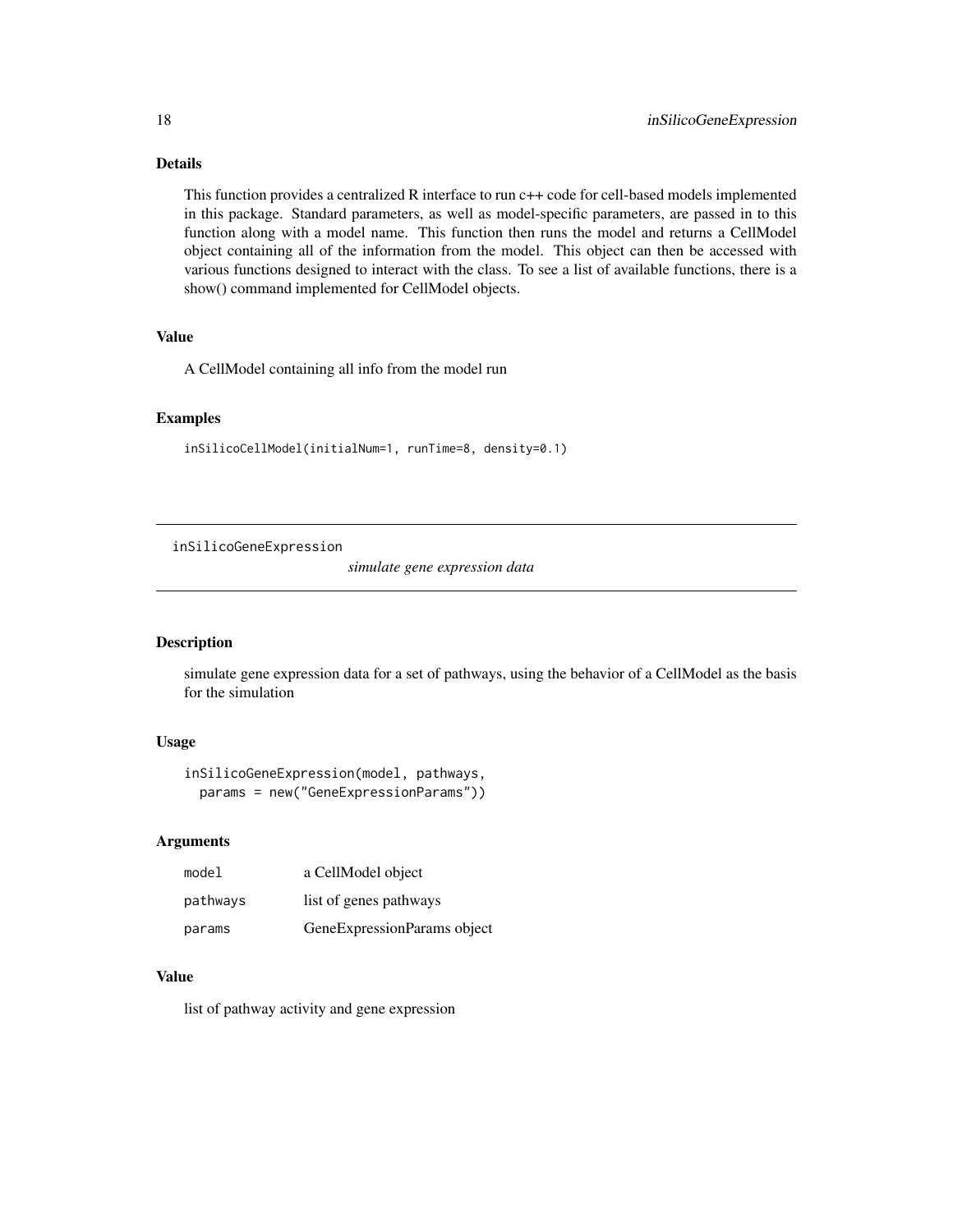<span id="page-18-0"></span>inSilicoPathways *This data contains the list of gene targets of modeled signaling pathways*

#### Description

This data contains the list of gene targets of modeled signaling pathways

#### Usage

inSilicoPathways

#### Details

List of gene targets for GtoM, GtoS, and Growth factor pathways modeled in CancerInSilico. GtoM represents genes associated with the G to M checkpoint of the cell cycle collected from PID pathways PI3KCI\_AKT, TNF, TGFBR, and RB1 in MSigDB v5.1. GtoS represented genes associated with the G to S checkpoint of the cell cycle collected from E2F target genes in PID and hallmark genesets from MSigDb v5.1 and exprimentally validated targets in TRANSFAC professional 2014. Growth represents the targets of transcription factors resulting from EGFR activition (STAT1, STAT3, STAT5, Elk-1, Myc, NF-kappaB, and RelA) from the TRANSFAC professional database 2014 as described in Fertig et al, 2012.

#### Value

List of gene targets for GtoM, GtoS, and Growth factor pathways.

#### References

Subramanian, Tamayo, et al, PNAS, 102:155545, 2005; Matys et al, Nuc Ac Res, 34:D108, 2006; and Fertig et al, BMC Genomics, 13:160, 2012.

interactivePlot *plot the cell population and interactively scroll through time points*

### **Description**

plot the cell population and interactively scroll through time points

#### Usage

```
interactivePlot(model)
```

```
## S4 method for signature 'CellModel'
interactivePlot(model)
```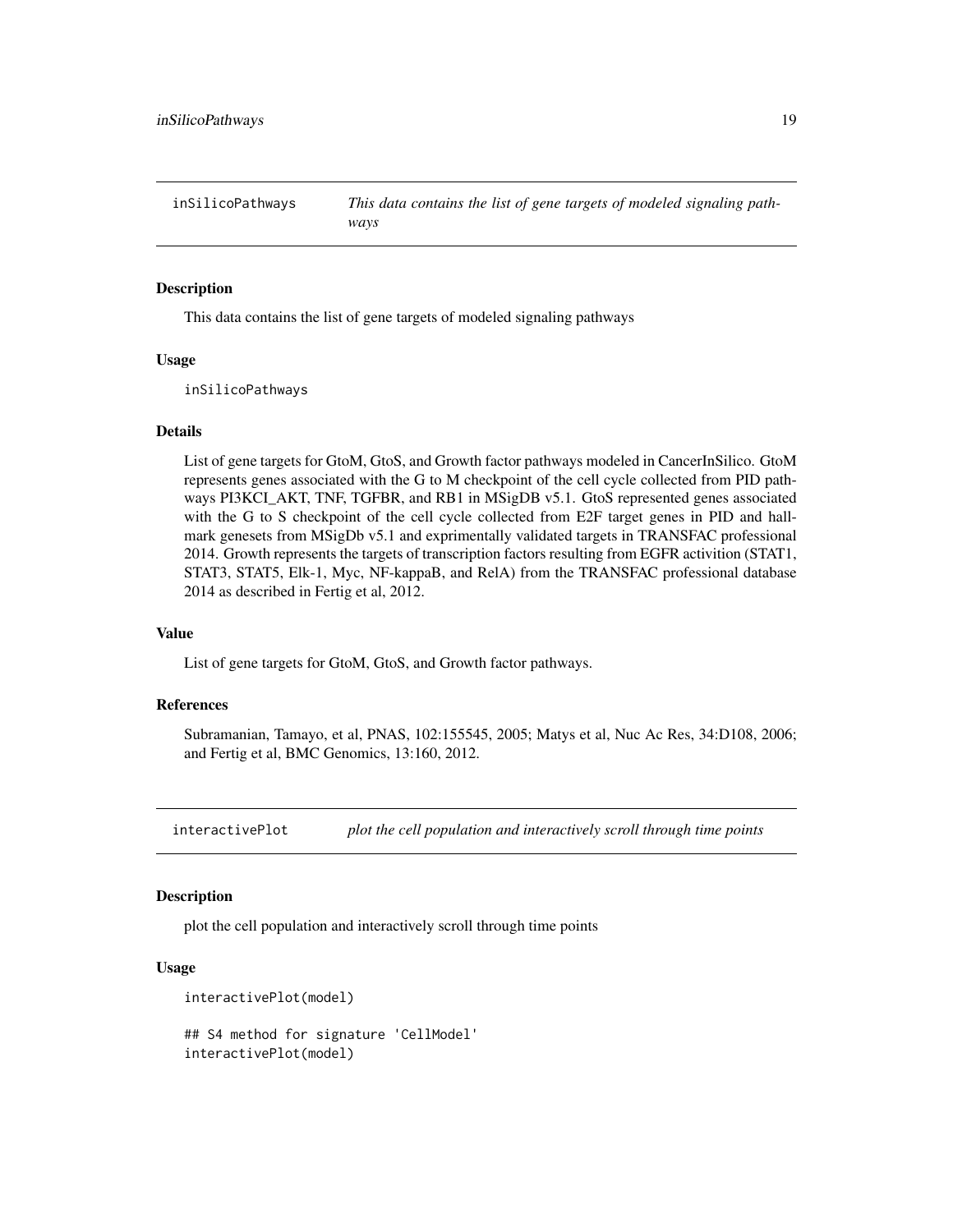### Arguments

model cell model object

### Value

plot

modCellTypes *sample cell model*

### Description

sample cell model

### Usage

modCellTypes

| modDefault |
|------------|
|------------|

### Description

sample cell model

### Usage

modDefault

modDrugs *sample cell model*

## Description

sample cell model

### Usage

modDrugs

<span id="page-19-0"></span>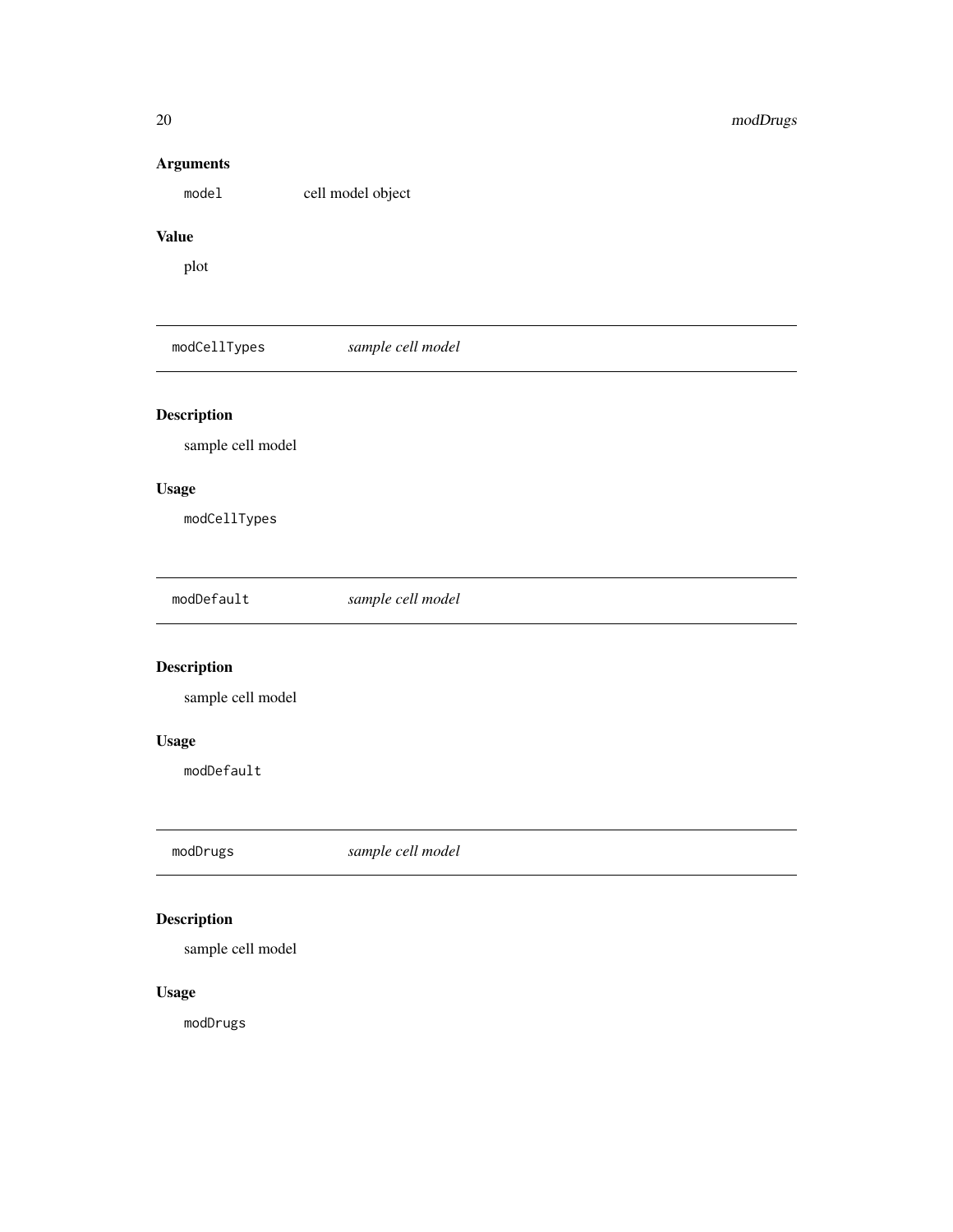<span id="page-20-0"></span>modHighDensity *sample cell model*

### Description

sample cell model

### Usage

modHighDensity

modLargeRun *sample cell model* Description sample cell model Usage modLargeRun modLongRun *sample cell model* Description sample cell model Usage modLongRun OffLatticeModel-class *OffLatticeModel*

### Description

General description of an off-lattice cell-based model. not quite a full implementation, but contains much of the neccesary structure for models of this type

#### Slots

maxTranslation the largest distance the center of a cell can move maxRotation the largest angle a cell can rotate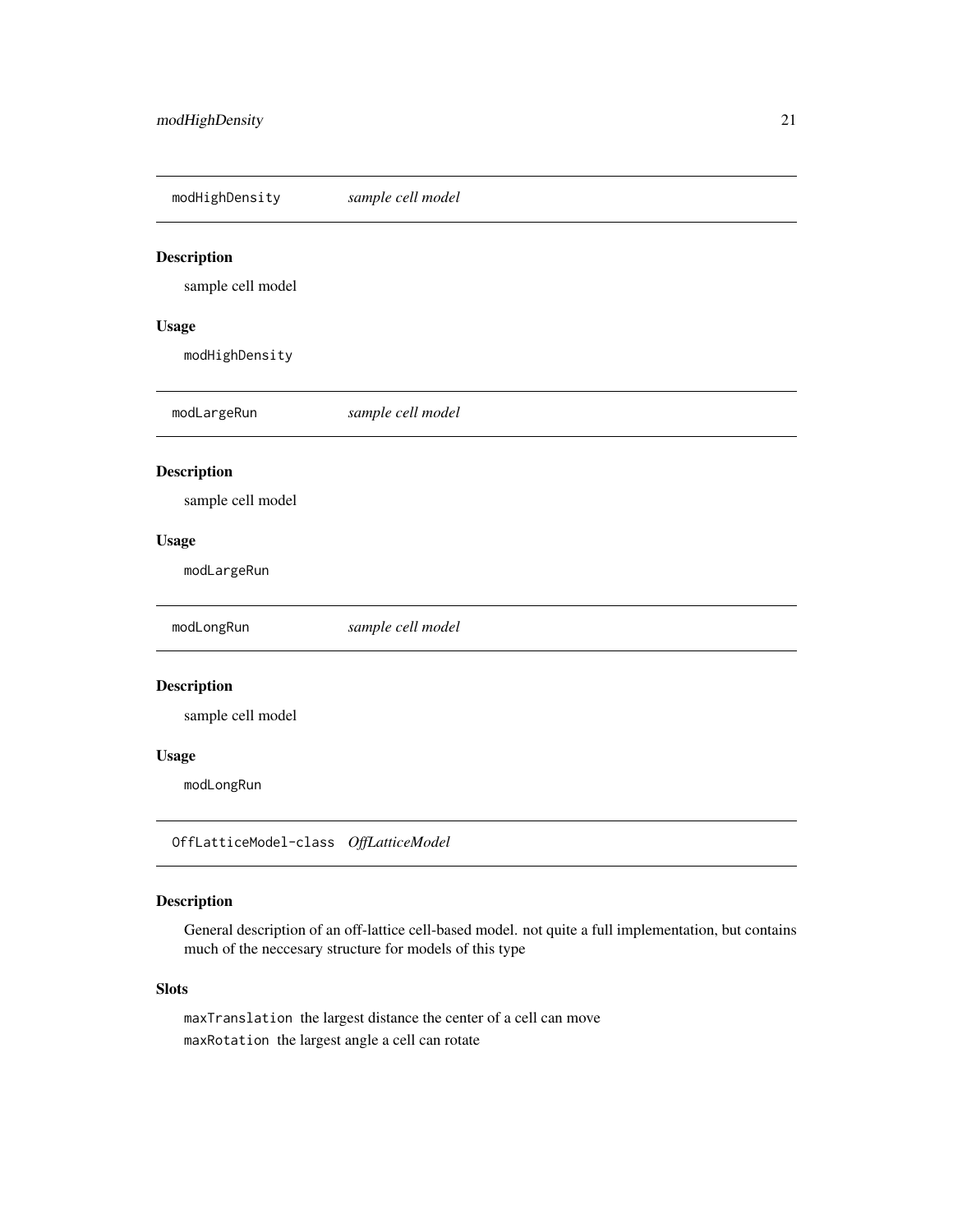<span id="page-21-0"></span>Pathway-class *Pathway Class*

#### Description

Describes the basic properties of a gene pathway

#### Usage

```
## S4 method for signature 'Pathway'
initialize(.Object, ...)
```
### Arguments

| .Object  | Pathway object                  |
|----------|---------------------------------|
| $\cdots$ | extra arguments for constructor |

#### **Details**

expressionScale is a function that accepts three arguments: model, cell, and time. It should return a number in [0,1] that describes how active the genes are in this pathway for a given cell in the model at a given time. In bulk data, the pathway activity is averaged and transformed by  $1/(1 + \exp(-\epsilon))$  $k * (x - M))$ ) where k = transformSlope and M = transformMidpoint. The scale determines how expressed genes in this pathway are. i.e. and scale of 0 means all genes will have minExpression value and a scale of 1 means all genes will have maxExpression value. In between these values the gene expression scales linearly.

### Value

constructed object

#### Slots

genes names of genes in the pathway

expressionScale function descibing how this pathway is affected by the state of the model

minExpression minimum expression value for each gene (vector)

maxExpression maximum expression value for each gene (vector)

transformSlope parameter for transforming bulk data

transformMidpoint parameter for transforming bulk data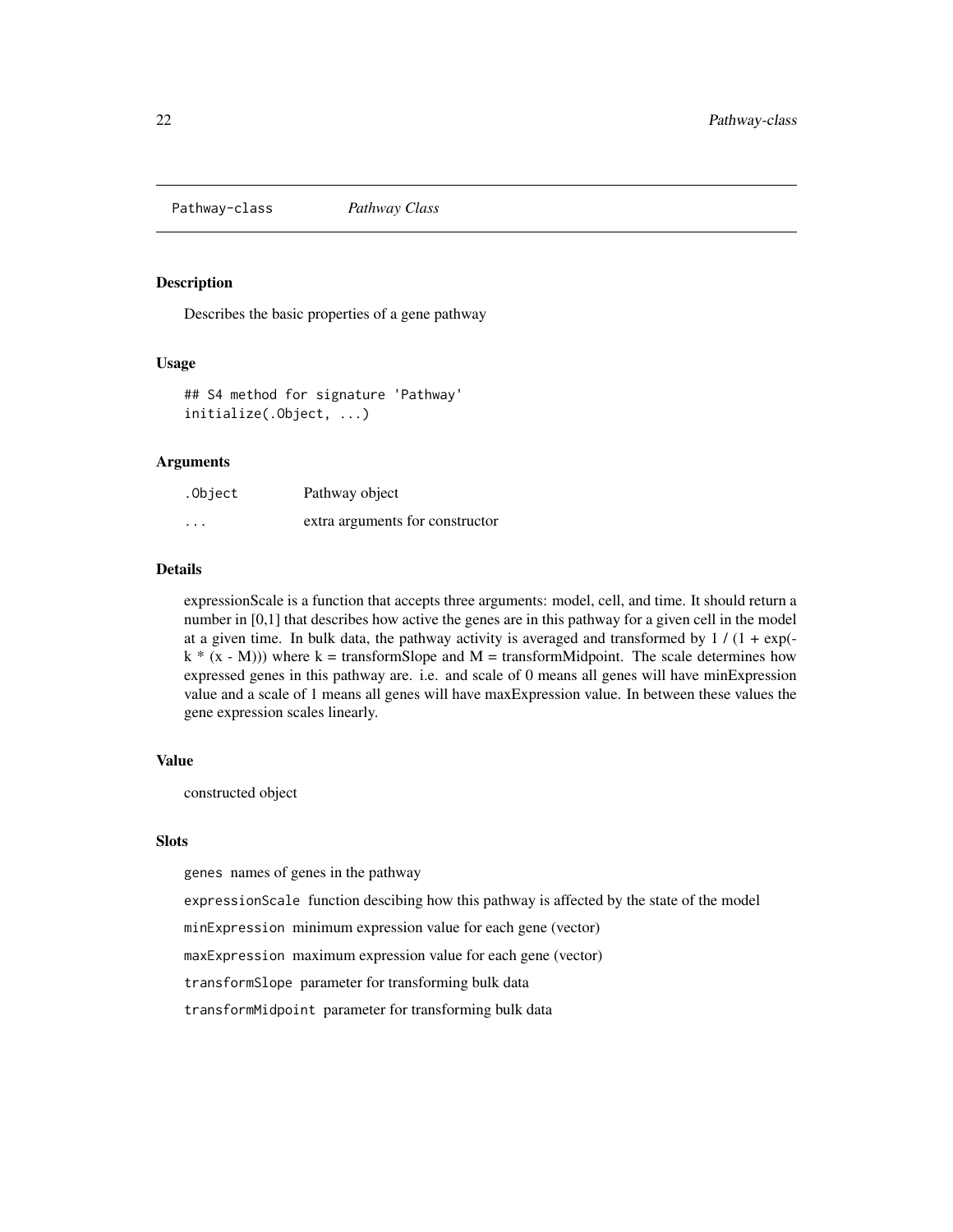<span id="page-22-0"></span>

plot cell population at a given time

#### Usage

plotCells(model, time)

## S4 method for signature 'OffLatticeModel' plotCells(model, time)

#### Arguments

| model | cell model object          |
|-------|----------------------------|
| time  | hour of the model to query |

#### Value

plot

### Examples

data(SampleModels) plotCells(modDefault, modDefault@runTime)

pwyContactInhibition *sample pathway*

### Description

sample pathway

### Usage

pwyContactInhibition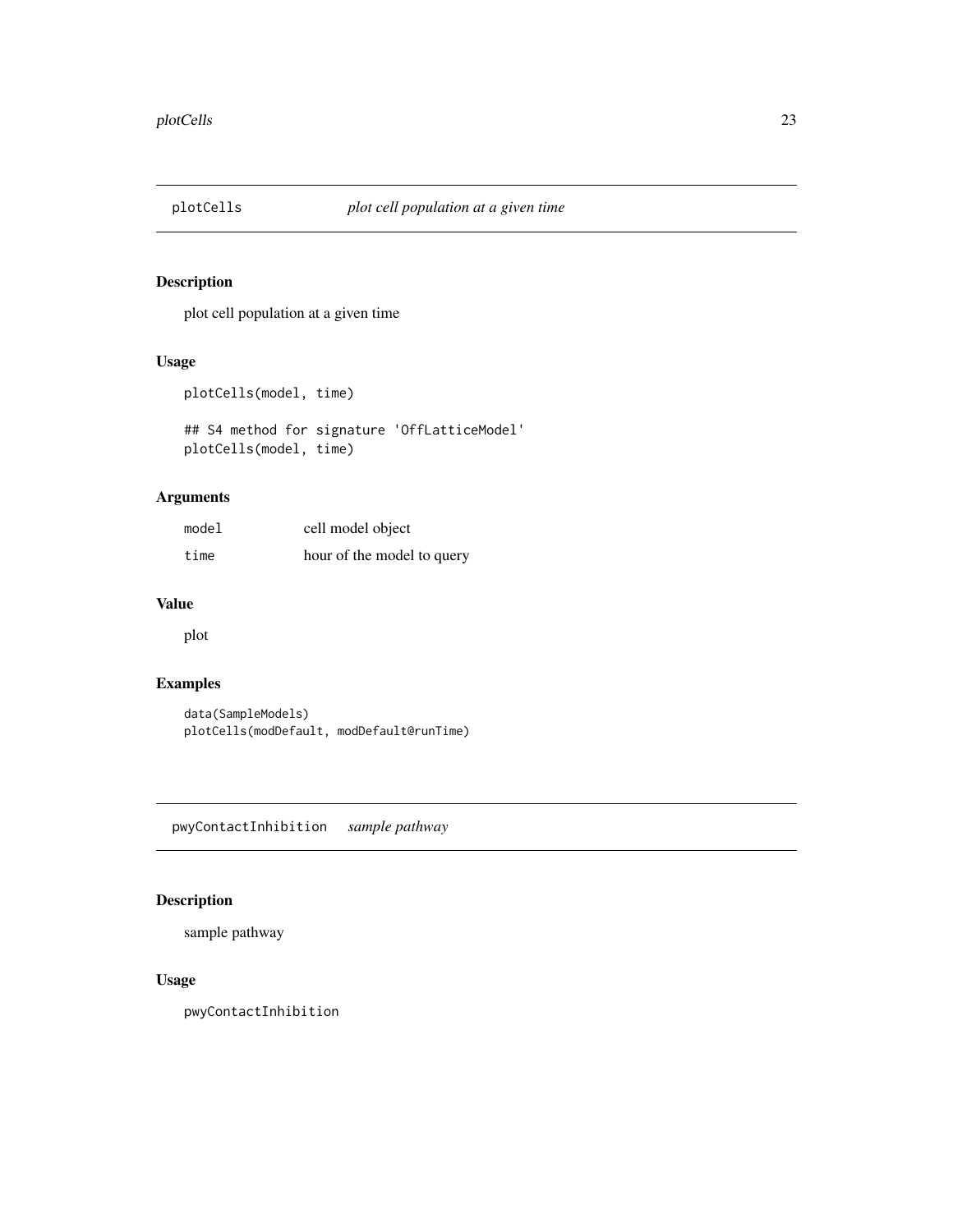<span id="page-23-0"></span>pwyGrowth *sample pathway* Description sample pathway Usage pwyGrowth pwyMitosis *sample pathway* Description sample pathway Usage pwyMitosis pwySPhase *sample pathway* Description sample pathway Usage pwySPhase referenceGeneExpression

*gene expression data for genes in sample pathways*

### Description

gene expression data for genes in sample pathways

### Usage

referenceGeneExpression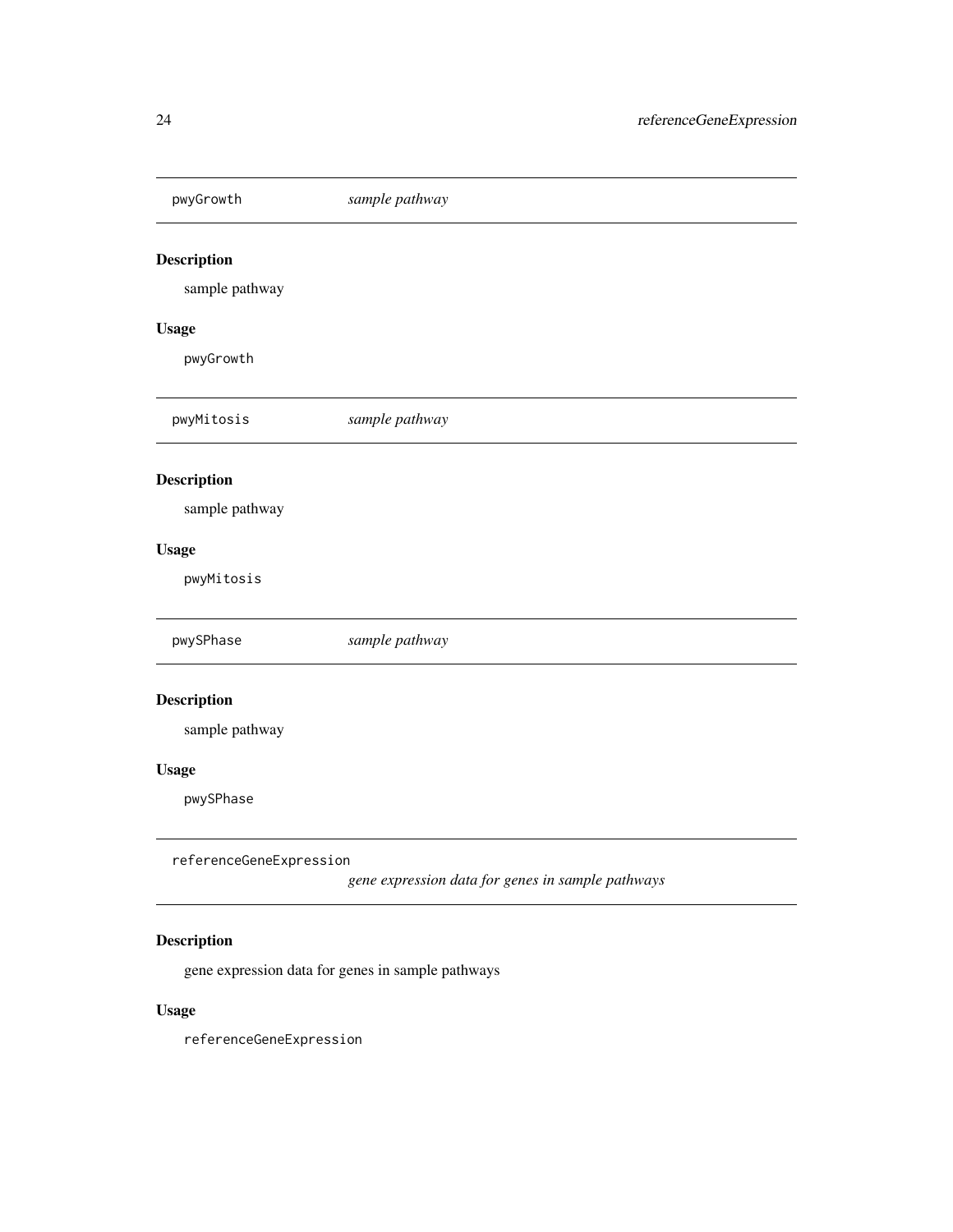<span id="page-24-0"></span>

run a cell model

### Usage

run(model)

## S4 method for signature 'DrasdoHohmeModel' run(model)

### Arguments

model cell model object

### Value

cell model object with simulation info

### Examples

data(SampleModels) run(modDefault)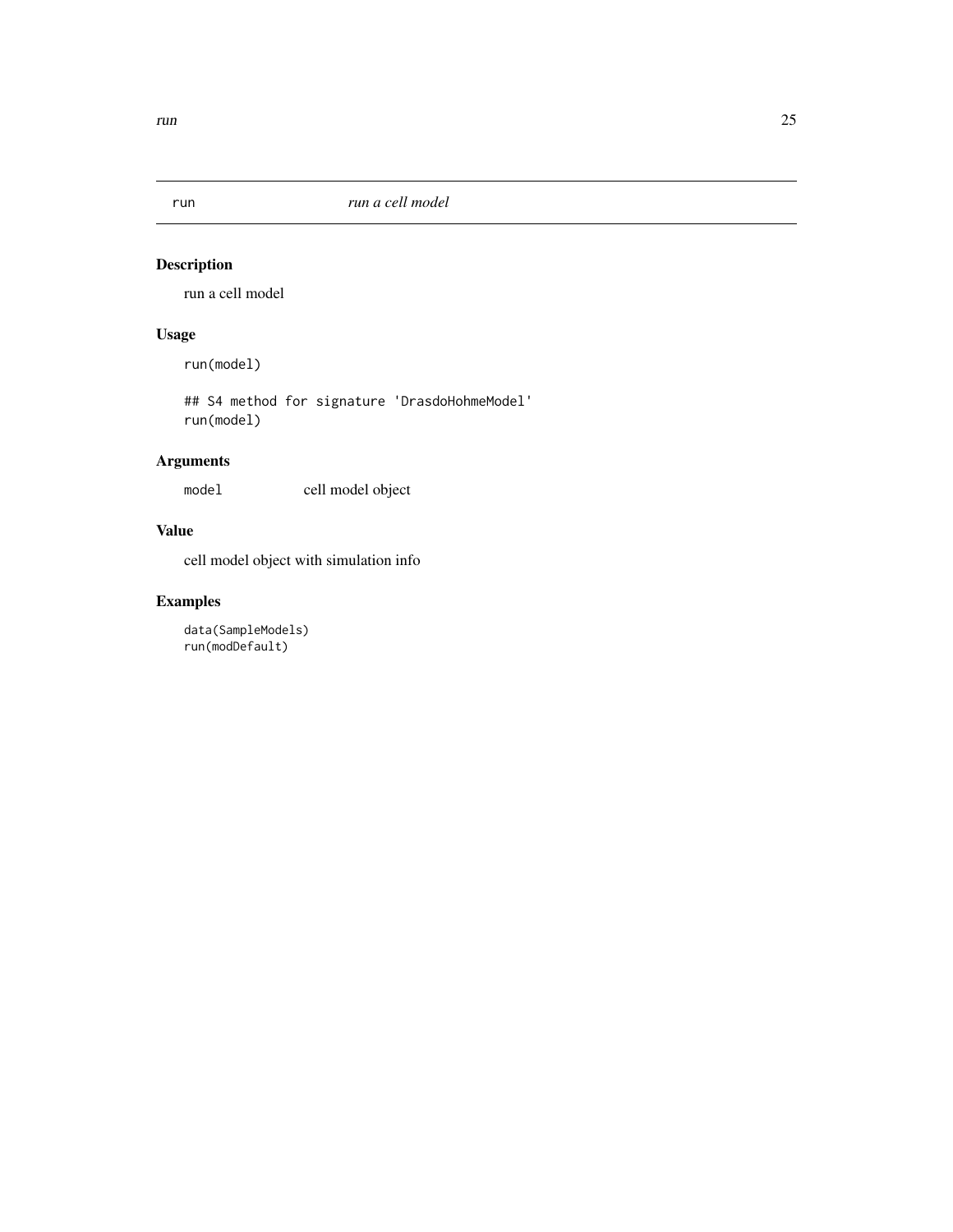# <span id="page-25-0"></span>**Index**

calibratePathway, [3](#page-2-0) CancerInSilico, [3](#page-2-0) CancerInSilico-package *(*CancerInSilico*)*, [3](#page-2-0) CellModel-class, [4](#page-3-0) cellSummary, [4](#page-3-0) cellSummary,CellModel-method *(*cellSummary*)*, [4](#page-3-0) CellType-class, [5](#page-4-0) checkDataSet, [5](#page-4-0) DrasdoHohmeModel-class, [6](#page-5-0) Drug-class, [6](#page-5-0) GeneExpressionParams-class, [6](#page-5-0) getAxisAngle, [7](#page-6-0) getAxisAngle,OffLatticeModel-method *(*getAxisAngle*)*, [7](#page-6-0) getAxisLength, [8](#page-7-0) getAxisLength,OffLatticeModel-method *(*getAxisLength*)*, [8](#page-7-0) getCellDistance, [8](#page-7-0) getCellDistance,OffLatticeModel-method *(*getCellDistance*)*, [8](#page-7-0) getCellPhase, [9](#page-8-0) getCellPhase,OffLatticeModel-method *(*getCellPhase*)*, [9](#page-8-0) getCellType, [10](#page-9-0) getCellType,OffLatticeModel-method *(*getCellType*)*, [10](#page-9-0) getCoordinates, [10](#page-9-0) getCoordinates,OffLatticeModel-method *(*getCoordinates*)*, [10](#page-9-0) getCycleLength, [11](#page-10-0) getCycleLength,OffLatticeModel-method *(*getCycleLength*)*, [11](#page-10-0) getDensity, [12](#page-11-0) getDensity,OffLatticeModel-method *(*getDensity*)*, [12](#page-11-0) getLocalDensity, [12](#page-11-0)

getLocalDensity,OffLatticeModel-method *(*getLocalDensity*)*, [12](#page-11-0) getNumberOfCells, [13](#page-12-0) getNumberOfCells,OffLatticeModel-method *(*getNumberOfCells*)*, [13](#page-12-0) getRadius, [14](#page-13-0) getRadius,OffLatticeModel-method *(*getRadius*)*, [14](#page-13-0) getTrialAcceptRate, [14](#page-13-0) getTrialAcceptRate,OffLatticeModel-method *(*getTrialAcceptRate*)*, [14](#page-13-0) initialize,CellModel-method, [15](#page-14-0) initialize,DrasdoHohmeModel-method, [16](#page-15-0) initialize,OffLatticeModel-method, [17](#page-16-0) initialize,Pathway-method *(*Pathway-class*)*, [22](#page-21-0) inSilicoCellModel, [17](#page-16-0) inSilicoGeneExpression, [18](#page-17-0) inSilicoPathways, [19](#page-18-0) interactivePlot, [19](#page-18-0)

interactivePlot,CellModel-method *(*interactivePlot*)*, [19](#page-18-0)

modCellTypes, [20](#page-19-0) modDefault, [20](#page-19-0) modDrugs, [20](#page-19-0) modHighDensity, [21](#page-20-0) modLargeRun, [21](#page-20-0) modLongRun, [21](#page-20-0)

#### OffLatticeModel-class, [21](#page-20-0)

Pathway-class, [22](#page-21-0) plotCells, [23](#page-22-0) plotCells,OffLatticeModel-method *(*plotCells*)*, [23](#page-22-0) pwyContactInhibition, [23](#page-22-0) pwyGrowth, [24](#page-23-0) pwyMitosis, [24](#page-23-0)